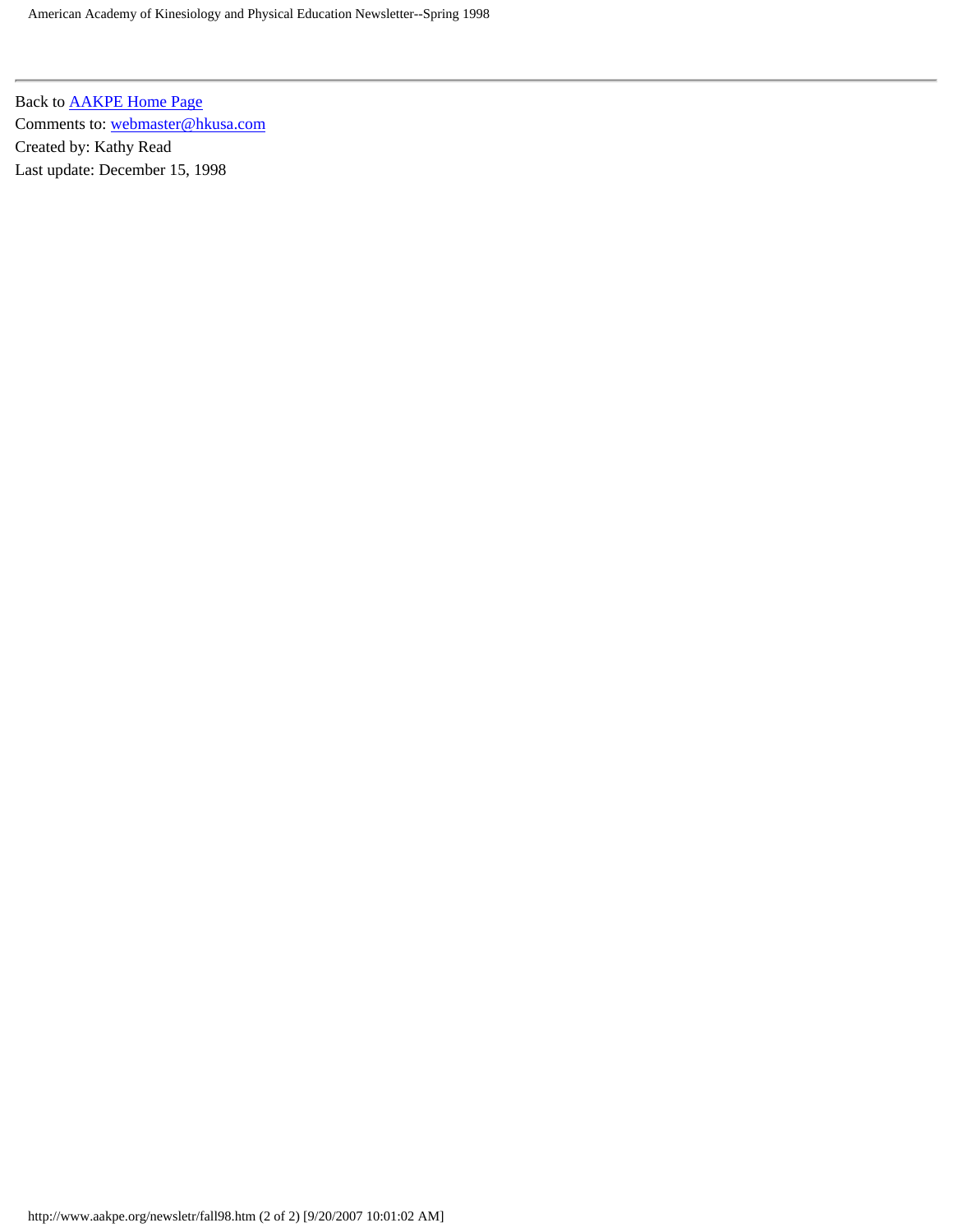<span id="page-2-0"></span>

**Fall 1998 Volume 19, No. 2**



**From the President...**

**R. Scott Kretchmar** 

It is customary for the President in the fall Newsletter to outline goals for the year, announce special committees, and otherwise provide leadership. While I am not against leadership, and though I have my own set of pet projects, I wonder if Presidents sometimes make too much of one set of plans, one year, one person's version of our objectives. When I look at the names of those who have been in the Academy from 1930 on--Clark Hetherington, R. Tait McKenzie, J. B. Nash, Amy Morris Homans, Charles McCloy, Mabel Lee, Arthur H. Steinhaus, Thomas D. Wood, Rosalind Cassidy, and one of my teachers, Eleanor Metheny--I realize that we are more stewards than owners, recipients than originators, beneficiaries than benefactors. This year, my year, stands in the shadows of many past years of passionate, creative activityworthy efforts that still often brought slow change and minimal gains.

\_\_\_\_\_\_\_\_\_\_\_\_\_\_\_\_\_\_\_\_\_\_\_\_\_\_\_\_\_\_\_\_\_

The point is not to defend a laissez faire attitude, ratify the status quo, and least of all engender a sense of defeatism. Rather it is to caution against puffery and acknowledge our indebtedness to those who walked these paths before. It is to acknowledge that no one set of plans, least of all no one person's set of plans, is likely to suffice. No one subdiscipline in our field, no single methodology, and no particular professional option would appear to have a corner on either the truth or utility. No simplistic answers on how to promote the so-called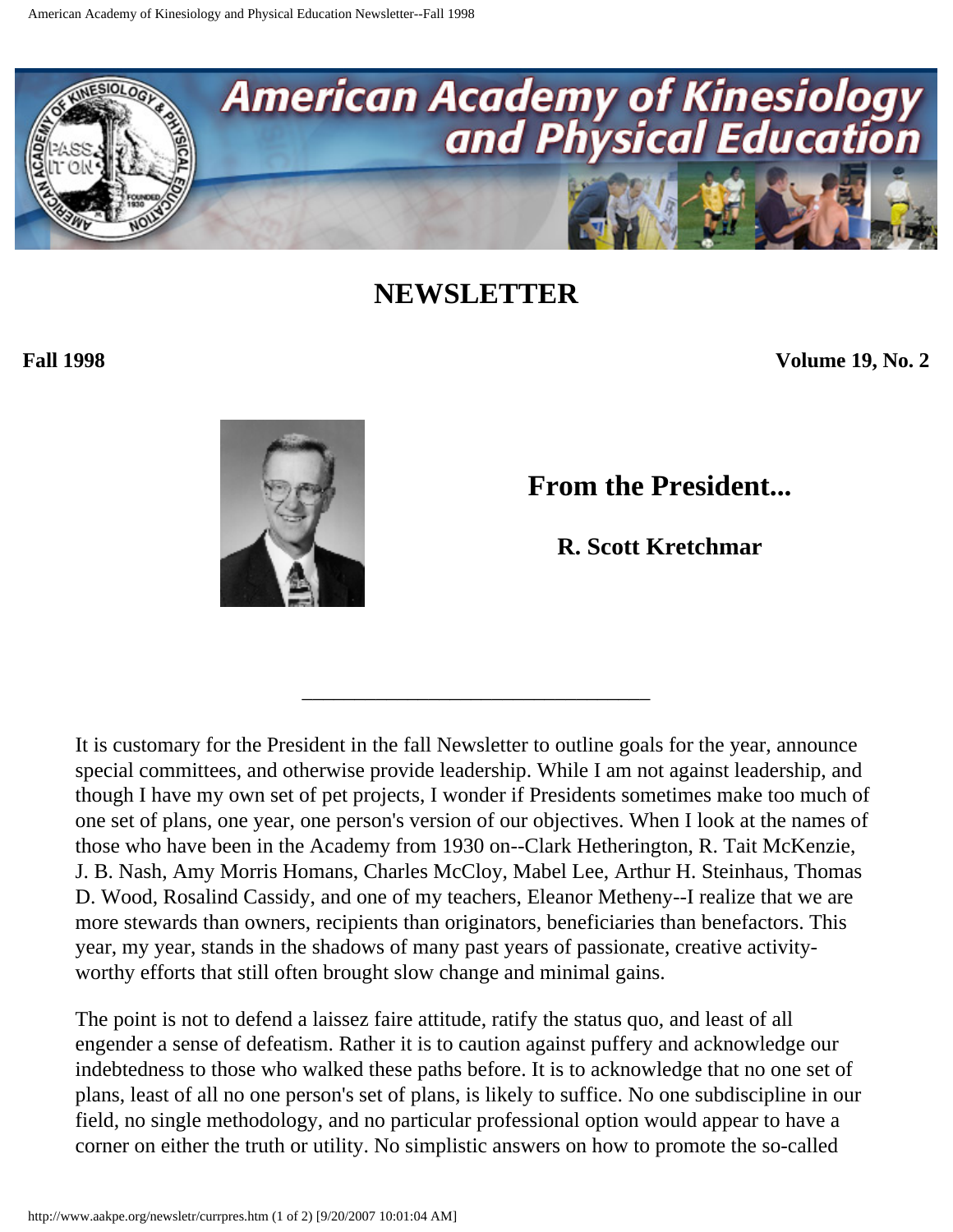active lifestyle or gain a stronger foothold in universities and public schools seem to be on the horizon. With a degree of humility then, you and I should plan to take a step forward this year--though we cannot be guaranteed beforehand that it will be a large one or even that it will be headed in the right direction.

In Utah, our three lead speakers reminded us in very different ways that, if we lose touch with our past, we court difficulties. Steven Portch argued that we may have lost touch with those roots that would help us articulate a clear account of who we are, what we do, and what we have to offer. He wondered out loud if, today in kinesiolgy and physical education, we really have a coherent story at all. Hal Lawson suggested that we have lost our roots in social mission and this, he argued, had sent our field adrift. And Bill Harper mused about our having lost our roots in old-fashioned work, and having turned movement into an opulent, comfortable, all-things-to-all-people dirigible (Minerva)-one that would never get off the ground.

These are three ideas that have a disarming simplicity and power to them. In different ways they were already thought and lived by many of our predecessors in the Academy. And so, as we rediscover, reconnect, and modify them for our own times, we should probably give credit and express gratitude.

For my tastes, that sets the right tone for the year and my activity as President. This is, after all, a continuation, and all of us are but temporary stewards who have the twin duties to care for and improve. I look forward to working with all of you this year on both.

#### **Contact AAKPE c/o Human Kinetics: P.O. Box 5076, Champaign, IL 61820-2200, U.S.A., phone (800) 747- 4457 or (217) 351-5076, fax (217) 351-2674, or email: [humank@hkusa.com](mailto:humank@hkusa.com)**

Back to [AAKPE Home Page](http://www.aakpe.org/index.htm) Comments to: [webmaster@hkusa.com](mailto:webmaster@hkusa.com)

Created by: Kathy Read; December 4, 1998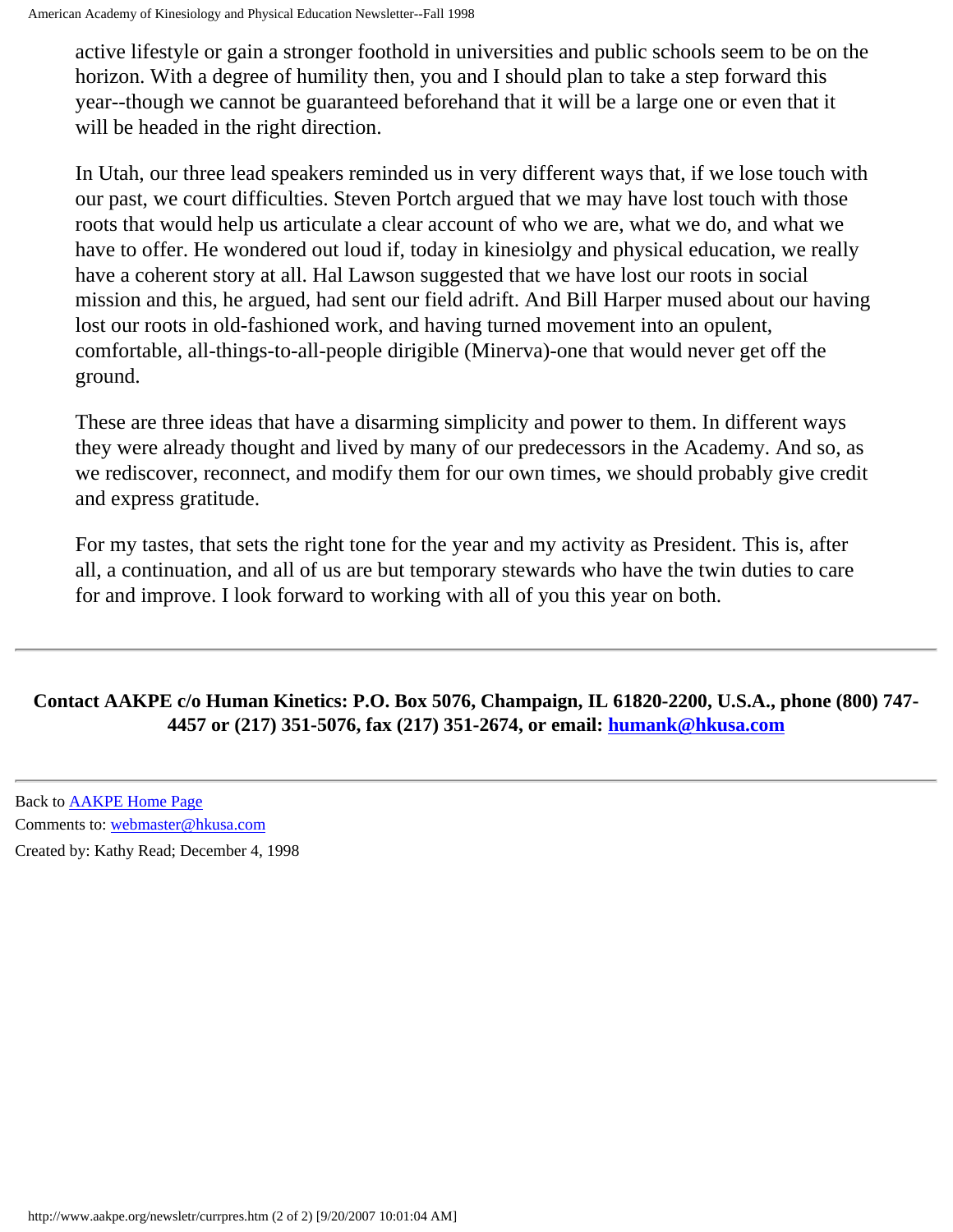<span id="page-4-0"></span>

**Fall 1998 Volume 19, No. 2**



**President-elect's Column...**

**Timothy P. White** 

I am deeply honored to be entrusted by the Fellows to be the 1999-2000 President of the Academy. As we cross the transom into the new millennium, we find unprecedented opportunity, challenge, and promise, and I remain committed to help move this society and our field forward.

\_\_\_\_\_\_\_\_\_\_\_\_\_\_\_\_\_\_\_\_\_\_\_\_\_\_\_\_\_\_\_\_\_

My first significant discovery as President-elect was to come to appreciate the challenge of constructing a compelling program for the 1999 meeting. I am comforted, if not motivated, by the successes of the distinguished colleagues who have preceded me in this role. Indeed, with the advice and counsel of many colleagues in the Academy, I look forward to a terrific program in 1999.

It is an interesting assignment to develop the annual program. We seek a timely and compelling topic that fulfills one of the primary purposes of the Academy, namely to encourage and promote the study and educational applications of the art and science of human movement and physical activity. We are constrained in financial resources for outside speakers, and thus seek the cooperation of many Fellows within the Academy to share their keen intellect and insight, and to prepare presentations and short manuscripts. We seek a topic that is broad enough to engage the diversity of interests of the Fellows, yet focused enough to be substantive and meaningful. And finally, I am interested in soliciting the participation of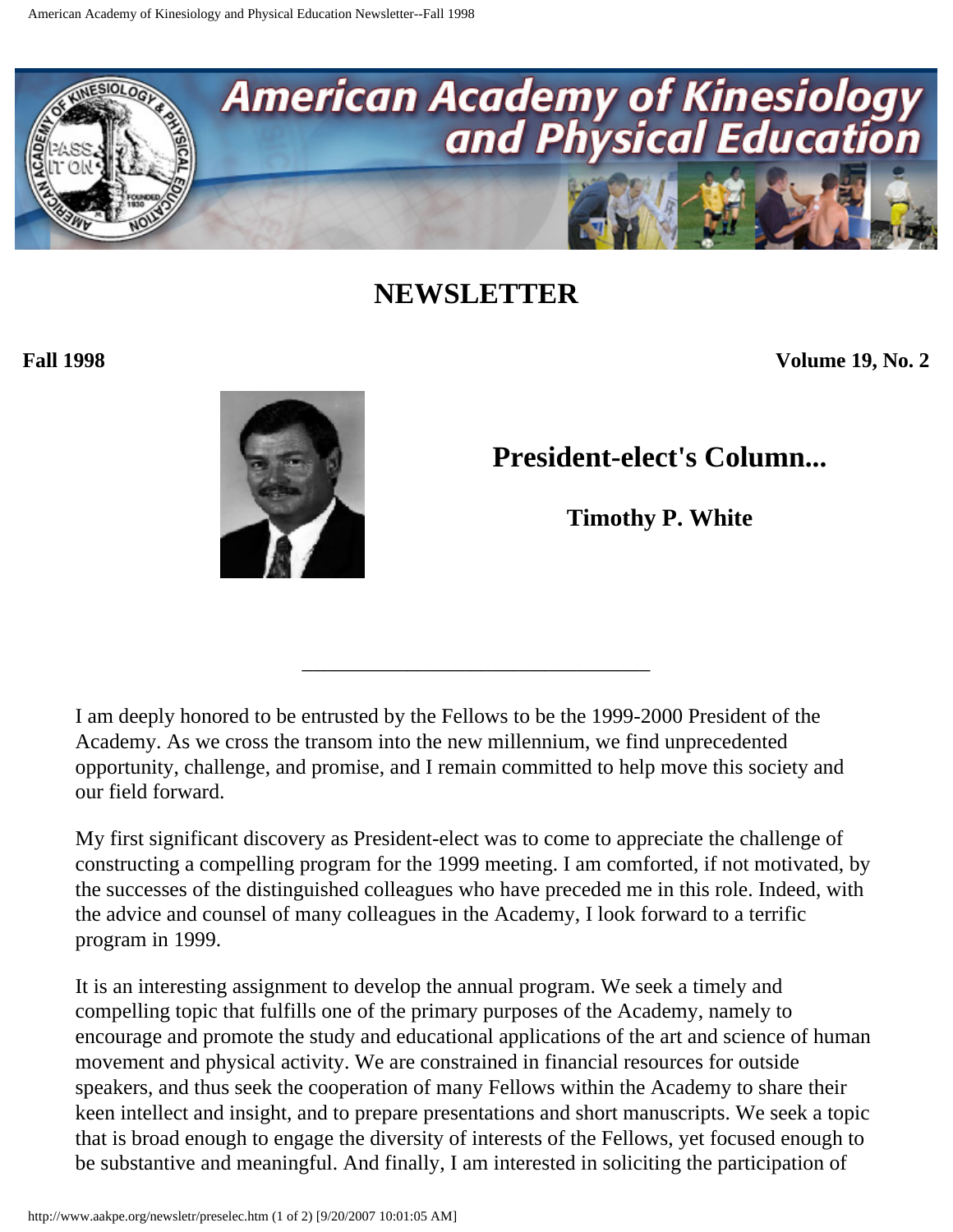many of the most recent Fellows inducted into the Academy, to provide an opportunity for involvement and enrichment of the Academy discourse.

I seek to accomplish three programmatic goals with the 1999 meeting. First, a substantive and integrated theme is being developed around the notion of physical activity for those with special needs, including human aging--life span really--and impaired human function due to disability, disease, and social injustice. For this first portion of the program, we will be seeking integrated approaches where insight, good judgment, and wisdom in one area informs work in another. A second goal of the meeting will include focused conversation regarding the professional impact of our work, and further progress on the evaluation of doctoral programs. And thirdly, in light of the relatively large increase in the number of new Fellows, it seems timely to have a "primer" on our heritage - a conversation about the contributions of leading ancestors from the early days of the Academy.

I reiterate my enthusiasm for the opportunity you have provided to me, and ask that you not hesitate to offer advice and counsel on the development of this program, or any other aspect of the Academy's activities. I may be reached electronically at [Tim.White@orst.edu](mailto:Tim.White@orst.edu), or by phone (541) 737-3256.

#### **Contact AAKPE c/o Human Kinetics: P.O. Box 5076, Champaign, IL 61820-2200, U.S.A., phone (800) 747- 4457 or (217) 351-5076, fax (217) 351-2674, or email: [humank@hkusa.com](mailto:humank@hkusa.com)**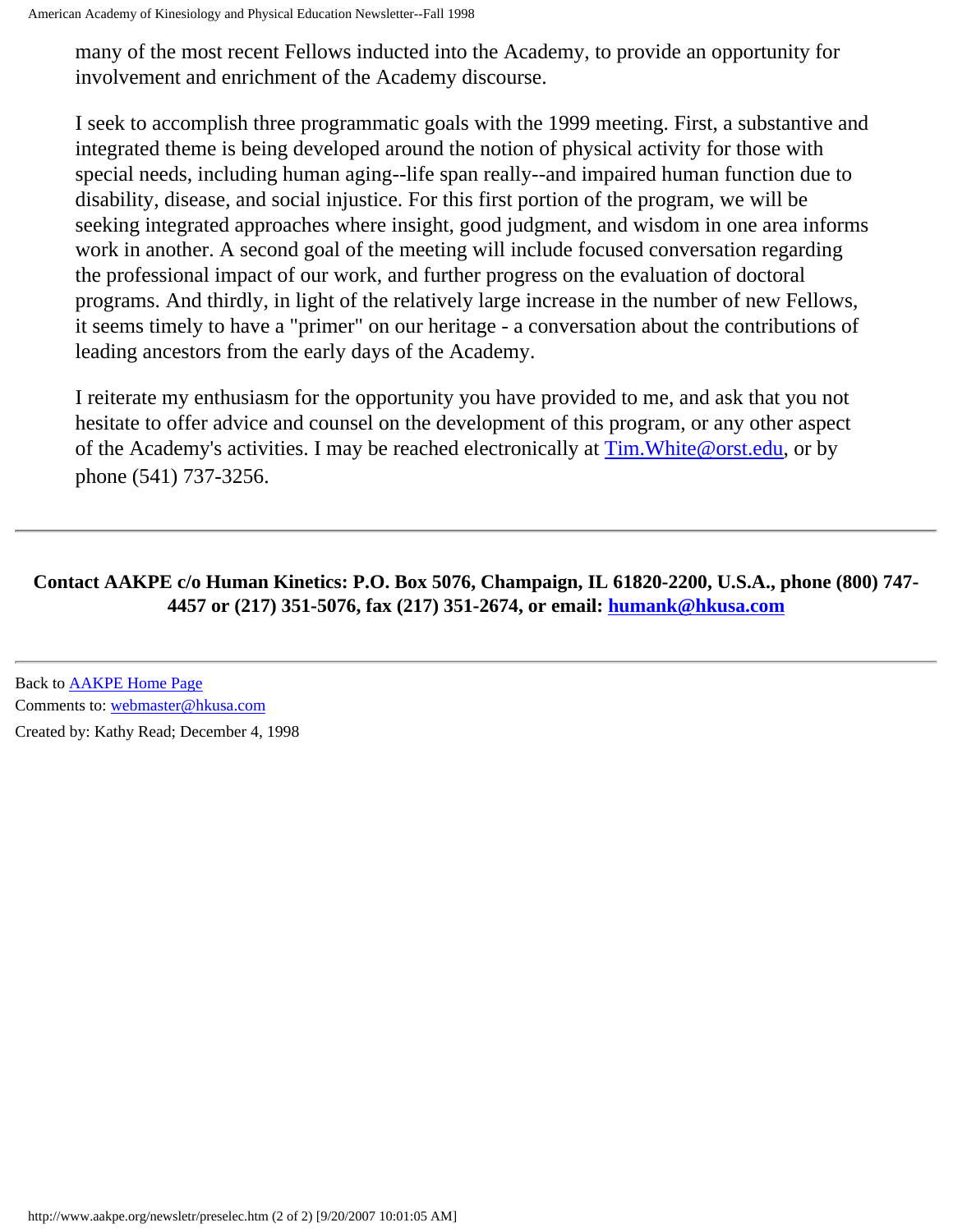<span id="page-6-0"></span>

**Fall 1998 Volume 19, No. 2**



## **Past President's Report ...**

**Jack Wilmore** 

What a fantastic meeting we had in Park City, Utah! What can I say? How about starting with, "Way to go Scott!!" Who would have ever thought that a "rag arm" pitcher and a "salty old" catcher would team up after 65 years to put on one of the best ever Academy annual meetings? Now this last sentence will mean nothing to those of you who elected to stay away from the action in Park City, but will mean a great deal to those of us who were there. Our very own Academy President, Scott Kretchmar, was the "rag arm" pitcher; and would anyone have ever guessed that Hal Lawson was the "salty old" catcher? This all happened back in high school in the state of Ohio, long, long, long ago. What a great story to kick off Scott's "Telling Our Story" theme for the annual meeting.

"Thanks" to all of you who were in attendance at the annual meeting. I think that it is safe to say that a good time was had by all (with the possible exception of those of us who were "roasted" by the banquet master of ceremonies Bob Christina). A very special thanks to all of the speakers who challenged each of us in the audience to rethink how we tell our story. Our keynote speaker, Dr. Stephen R. Porch, Chancellor of the University System of Georgia, was even bold enough to suggest that we really didn't have a story to tell. For those of you who were unable to hear this keynote address, please read his story in the Academy Proceedings in *[Quest](http://www.humankinetics.com/infok/journals/quest/intro.htm)*! A critical part of this year's meeting included two sessions organized by Gil Reeve and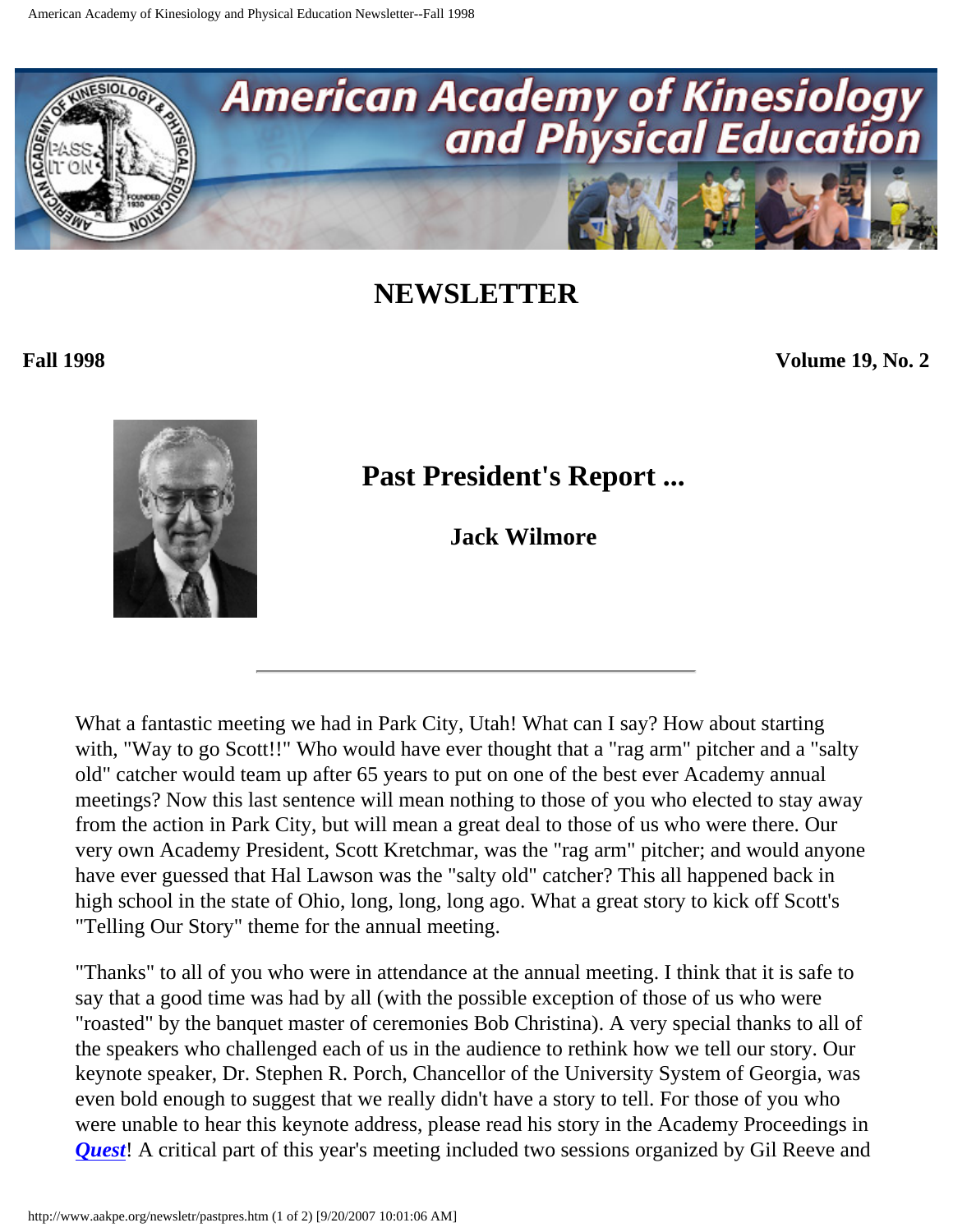his Committee on Doctoral Program Evaluation. This committee worked hard all year to bring to the Academy a plan of action for initiating a doctoral program review. A very special thank you to Gil and his committee members for their hard work over this past year and for a jump start in getting us closer to a formal system for reviewing and evaluating doctoral programs at tier one research universities. And, it would have been impossible to have such a successful meeting without the efforts of Julie Martens and Susan Scott this past year to bring this meeting together. Site selection and arrangements were exceptional! We particularly appreciated their arranging to have such an enthusiastic group in the meeting room next door to ours who continued to applaud and cheer our speakers throughout their talks! (Again, this is meaningful only to those who were there.) They even went to the trouble of providing two days of snow for those of us who had just come from, and had to go back to, 100+ degree days.

Finally, my sincere appreciation to my two mentors, Bob Singer and Rainer Martens, who helped me through my year of leadership. As I passed the baton on to Scott Kretchmar during the annual meeting banquet (a truly forgettable evening thanks to Bob Christina), I realized that my time of leadership was over and that the Academy was in very capable hands with Scott and Tim White in the key leadership positions over the next two years. Please give serious thought to the leadership of the future. I am now chairing the Nominations and Elections Committee, and we need your input as to who will be our leaders for the future as we go into the 21st century. Please send me your ideas for potential candidates for officers in this next cycle of elections. I can be reached at the following e-mail address: [jwilmore@tamu.](mailto:jwilmore@tamu.edu) [edu.](mailto:jwilmore@tamu.edu)

Thank you for your support over these last two years. It has been a blast!

#### **Contact AAKPE c/o Human Kinetics: P.O. Box 5076, Champaign, IL 61820-2200, U.S.A., phone (800) 747- 4457 or (217) 351-5076, fax (217) 351-2674, or email: [humank@hkusa.com](mailto:humank@hkusa.com)**

Back to [AAKPE Home Page](http://www.aakpe.org/index.htm) Comments to: [webmaster@hkusa.com](mailto:webmaster@hkusa.com)

Created by: Kathy Read; December 4, 1998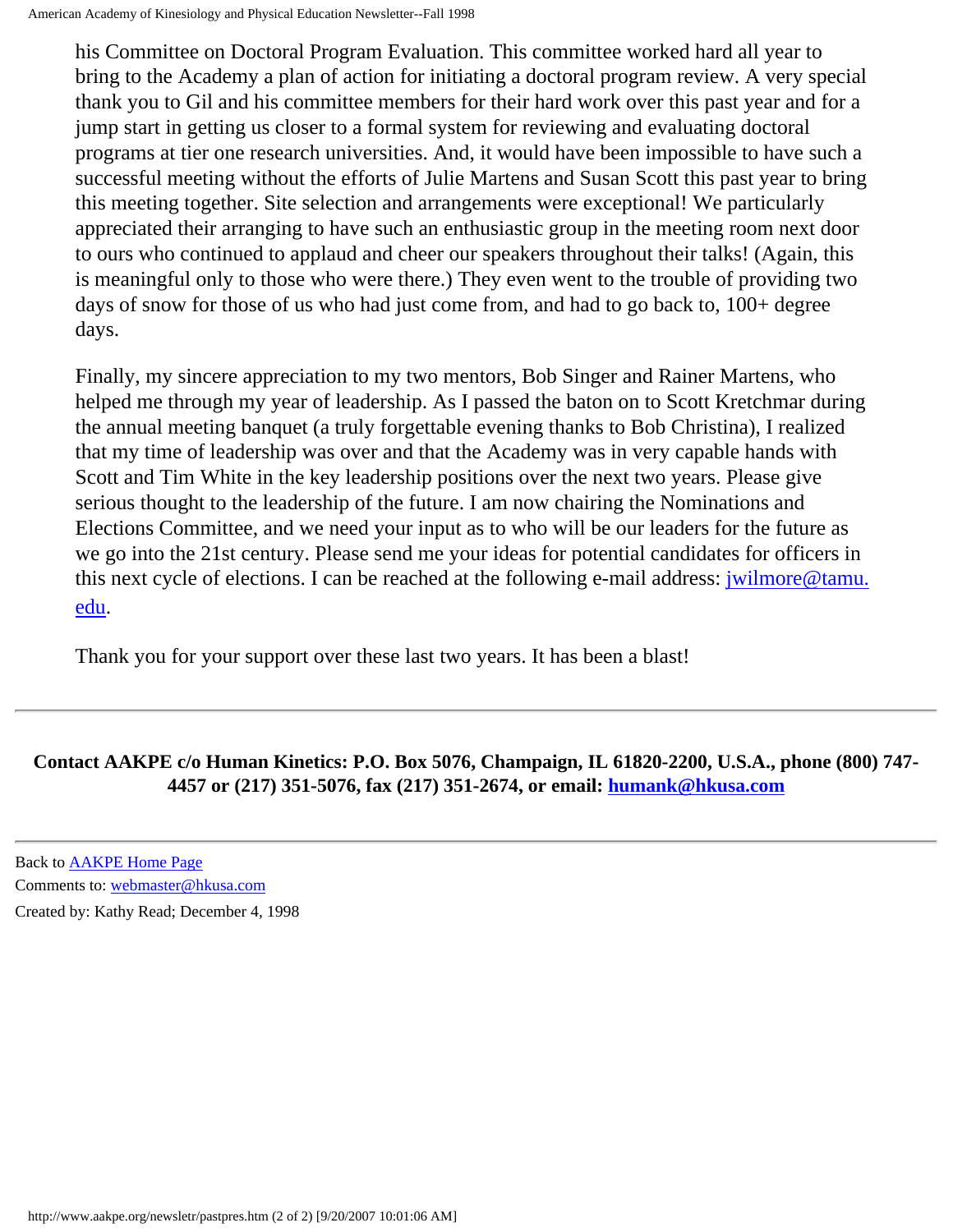<span id="page-8-0"></span>

**Fall 1998 Volume 19, No. 2**

### **Summary of the Fall Conference. . . R. Scott Kretchmar**

The fall conference was well-attended with the second best turnout in our history--second only to last year's session in Chicago. The location was spectacular, and Utah cooperated by provided lovely snow flurries on the second day of the meetings. With a special western dinner, and golf, and tennis, and hiking in the colorful mountains, the occasion was one to remember.

The theme of **Telling Our Story** seemed to resonate with those in attendance, perhaps because many of our concerns in education and the marketplace depend on our ability to portray, paint a picture, get attention, and persuade. One conclusion that struck many of us early is that, while we are well-educated individuals who have good communication skills, we still may not be adept at telling our kinesiology and physical education story effectively- particularly in political and business arenas. Another conclusion: Such effective story telling may be as important as securing good research data to support these accounts. And a third: Telling a persuasive story is not the same thing as "presenting the facts." It is a science and an art.

The program also raised questions:

- 1. Do we currently have a coherent story to tell our various audiences?
- 2. Should we have, for external consumption, a more-or-less unified account of our worth? Or should we have multiple stories, pointing to different values?
- 3. Do we need to revitalize our sense of social mission and is that what our story should be about? Have we complicated the content of our story in order to pander to the preferences of our culture? For example, have our accounts been too much about comfortable play and too little about work, effort, achievement, and even suffering?
- 4. With much impressive story telling going on at the national level (Surgeon General's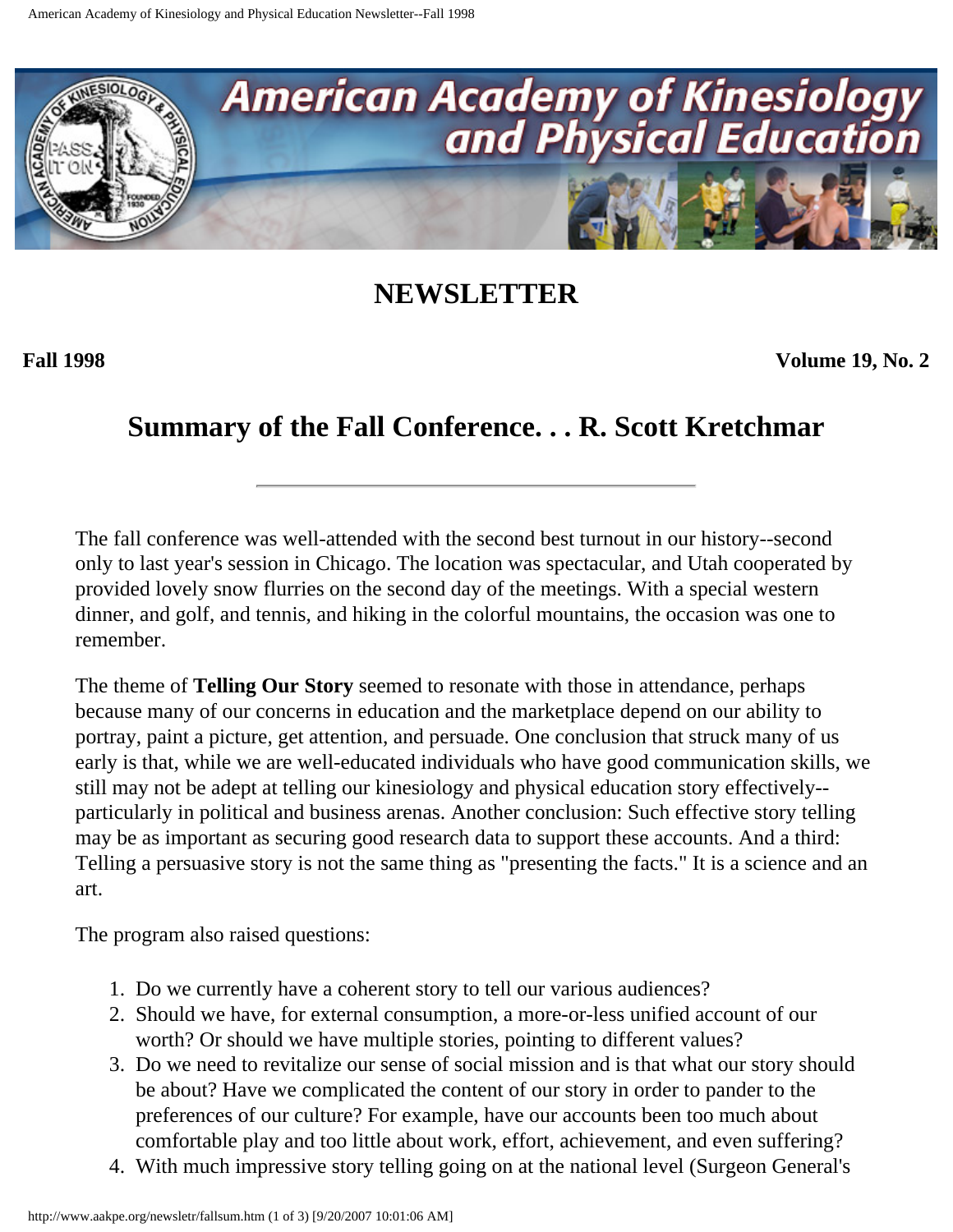Report, AAHPERD/NASPE promotions, the CDC/ACSM efforts, and the President's Council), can we determine yet how well it is working? Will this result in a larger portion of the population adopting an active lifestyle? More support for physical education in the schools? Social policies that support active living?

- 5. Will graduate program evaluations help us communicate persuasively in university settings? Will the procedures proposed by our Presidential Committee serve the whole field?
- 6. How well are we telling our story in school settings? To school boards? To urban students? Via new interdisciplinary programs?

Other questions were raised as well, but this gives an overview of the issues we pondered as part of the formal program.

The Academy Banquet was another feature of the conference, particularly with Bob Christina as the Master of Ceremonies. Having turned philosopher (something that has happen to more than one empirical scientist during the latter years of a career), Bob asked us to consider such imponderables as: "If you were to glue buttered toast (butter side up) to the back of a cat, and then toss the cat into the air, will the animal land on his back or his feet?" And "If you were to send styrofoam to someone, what would you pack it in?" It should be reported that the high IQ audience in attendance thought the questions humorous but actually came up with very few answers.

The two highlights of the evening were the inductions of twelve Active and two International Fellows into the Academy, and the presentation of the Hetherington Award to Vern D. Seefeldt. For those who missed the event, it was most heartening to hear of the marvelous accomplishments of these individuals, each one having given so much to our field.

#### **Additional Notes**

Two sessions were held on graduate program evaluation. They proved very productive, for the Academy endorsed a plan during the Business Meeting to test the recommended evaluation procedures during the next two years. (See the report from Gil Reeve and Minutes from the Business Meeting.) If your institution has a doctoral program in kinesiology and physical education, your department head should be receiving an invitation within the next few weeks to volunteer for consideration as one of 20 schools selected for the pilot project. Please encourage him or her to nominate your department for inclusion.

Because work will continue in this area through this year, I have re-appointed the committee charged last year by Jack Wilmore. Graciously, Gil Reeve has consented to stay on as chair of that group.

Also, because legitimate questions were raised in Utah about the sufficiency of the pilot procedures for professionally-focused doctoral programs, I am appointing a presidential committee to make recommendations in this regard. The intended result of the efforts of both committees is to allow the Academy to make an informed decision about graduate program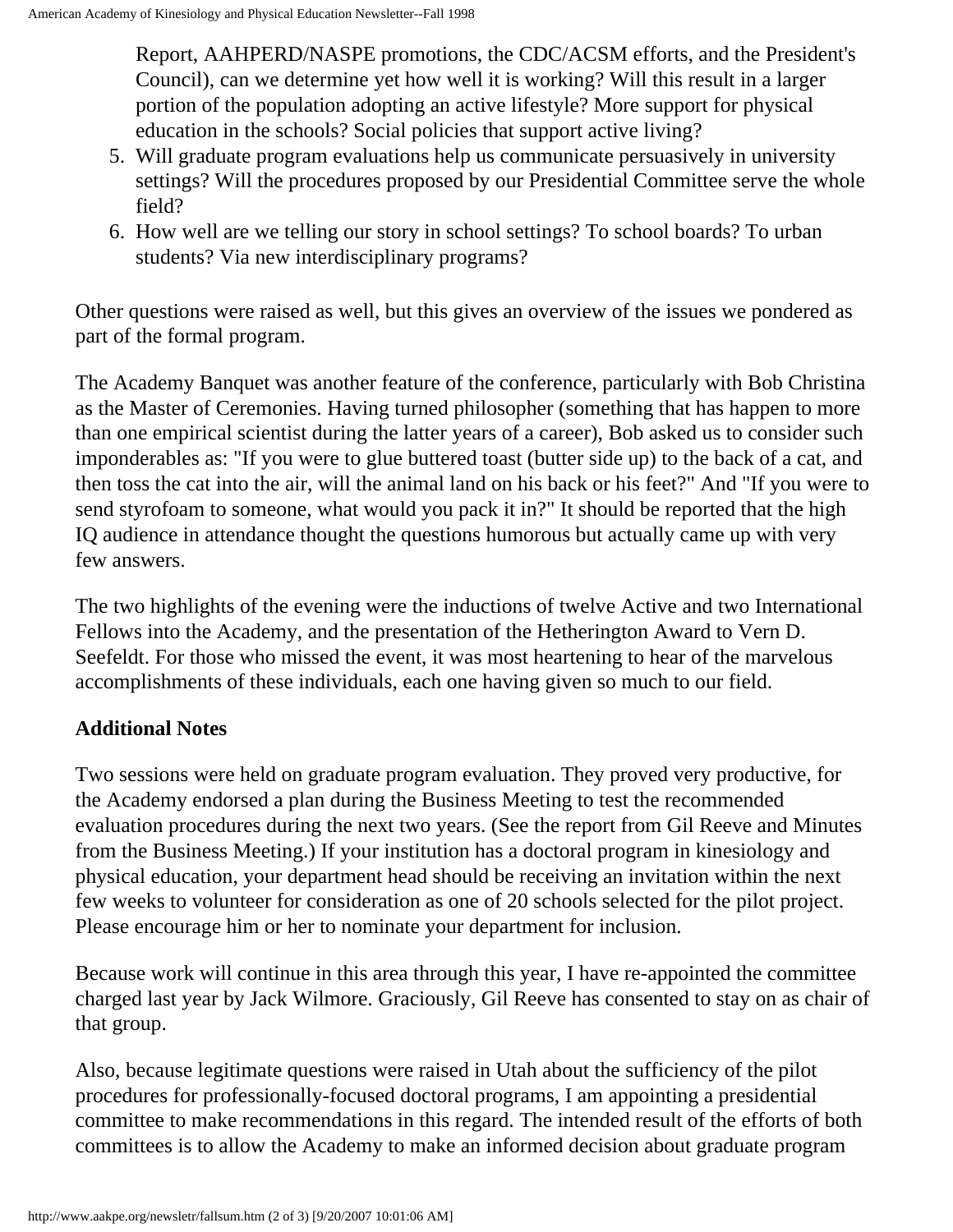review--specifically, about its continuation and potential modification.

#### **Contact AAKPE c/o Human Kinetics: P.O. Box 5076, Champaign, IL 61820-2200, U.S.A., phone (800) 747- 4457 or (217) 351-5076, fax (217) 351-2674, or email: [humank@hkusa.com](mailto:humank@hkusa.com)**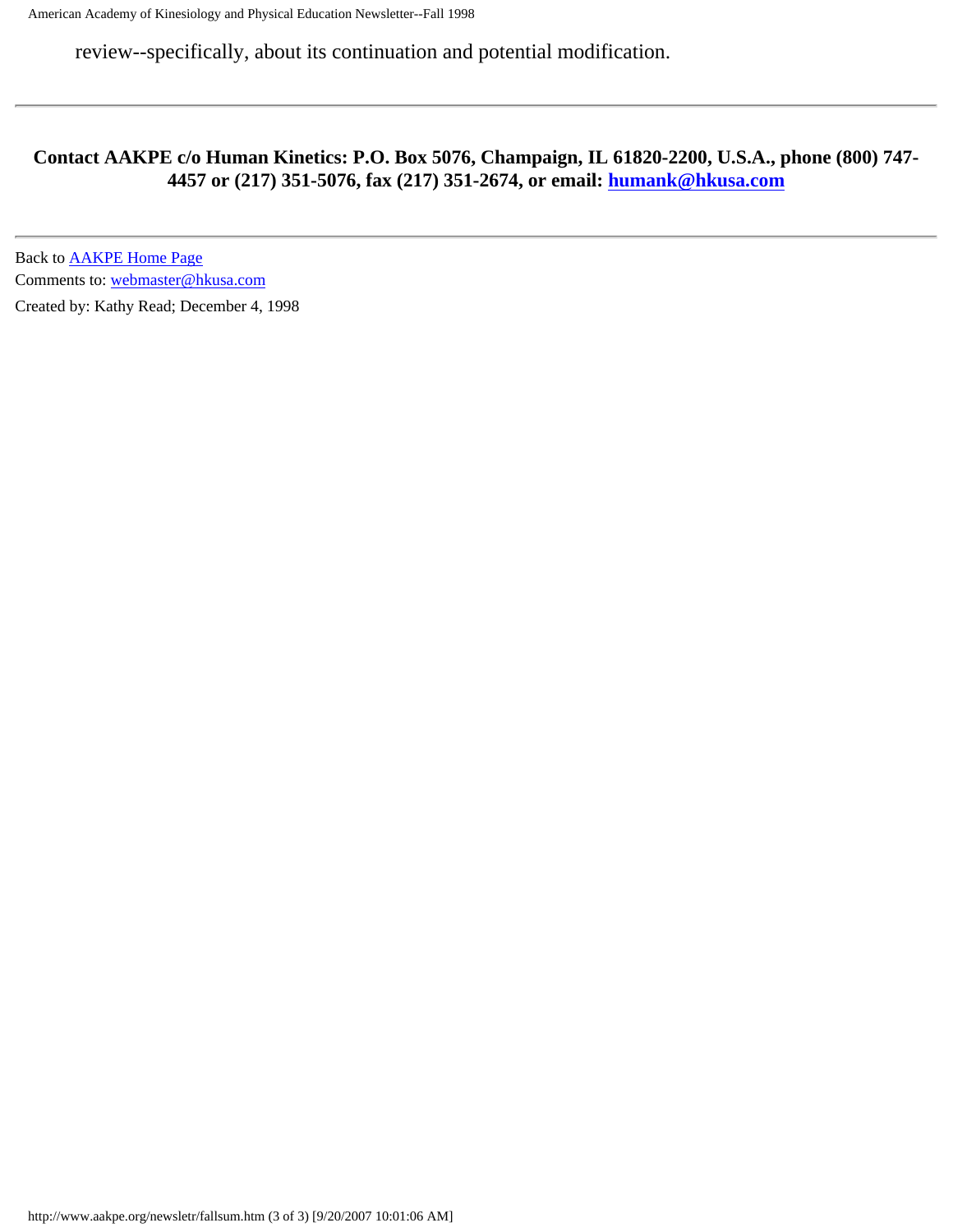<span id="page-11-0"></span>

### **1998 New Fellows**

- ❍ Robert B. Armstrong, *Texas A & M University*
- ❍ Carl J. Caspersen, *Centers for Disease Control*
- ❍ Carl P. Gabbard, *Texas A & M University*
- ❍ David L. Gallahue, *Indiana University*
- ❍ James M. Hagberg, *University of Maryland*
- ❍ Shirl James Hoffman, *Univesity of North Carolina, Greensboro*
- ❍ Jeffrey A. McCubbin, *Oregon State University*
- ❍ David H. Perrin, *University of Virginia*
- ❍ John B. Shea, *Florida State University*
- ❍ Charles H. Shea, *Texas A & M University*
- ❍ Charlotte A. Tate, *University of Houston*
- ❍ Kathleen Williams, *University of North Carolina, Greensboro*

#### **International Fellows**

- ❍ Neil Armstrong, *University of Exeter, UK*
- ❍ Bruce Kidd, *University of Toronto, Canada*

### **1998 Election of Officers**

- ❍ Tim White, *President-elect*
- ❍ Jim Morrow, *Secretary/Treasurer*
- ❍ Deb Feltz, *Member-at-large*

**Contact AAKPE c/o Human Kinetics: P.O. Box 5076, Champaign, IL 61820-2200, U.S.A., phone (800) 747- 4457 or (217) 351-5076, fax (217) 351-2674, or email: [humank@hkusa.com](mailto:humank@hkusa.com)**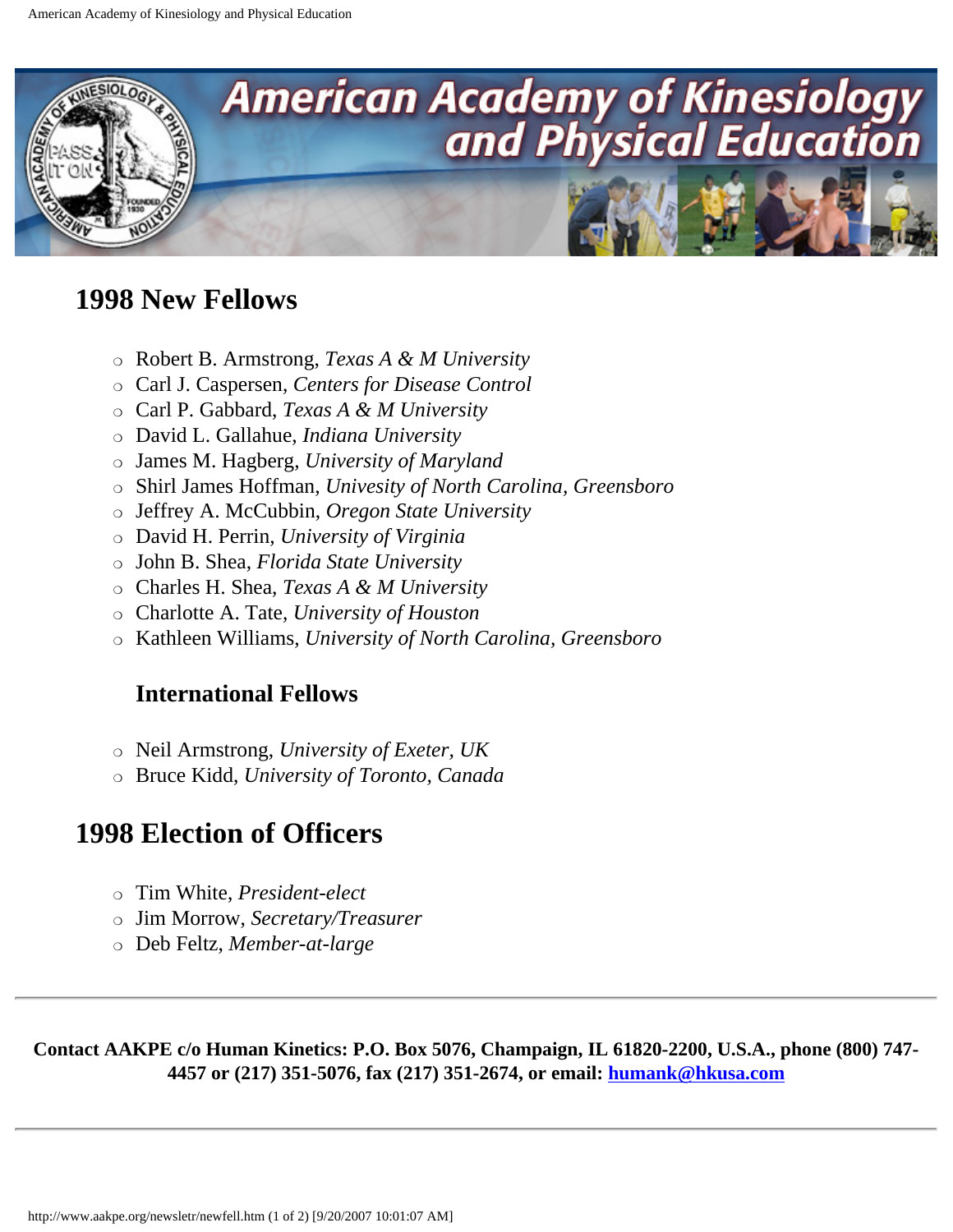American Academy of Kinesiology and Physical Education

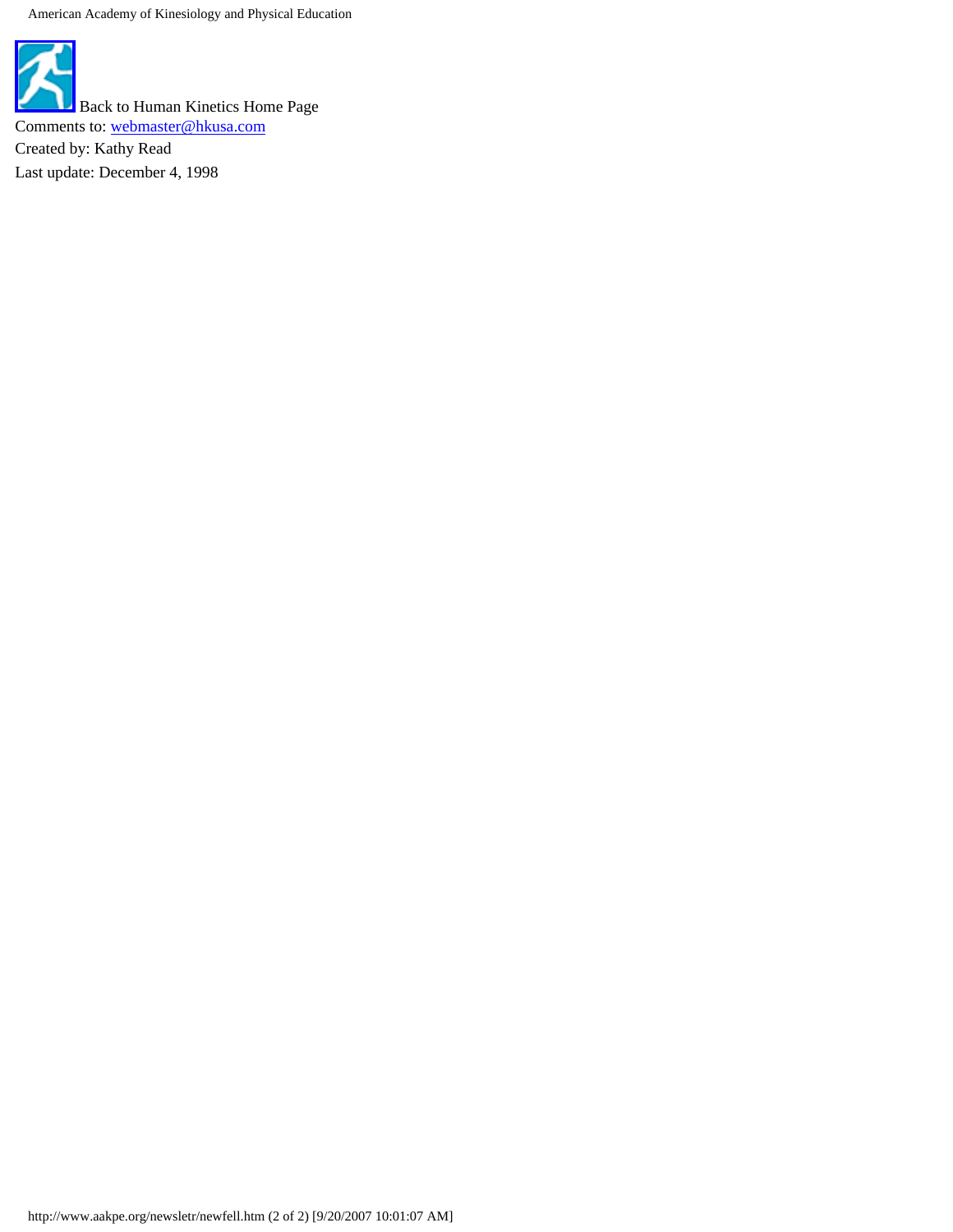<span id="page-13-0"></span>

**Fall 1998 Volume 19, No. 2**



**Minutes of the AAKPE Executive Committee Meeting Thursday, October 1, 1998 Park City, Utah ...Janet C. Harris** 

*Present:* Jack Wilmore (president), Tim White (incoming president-elect), Scott Kretchmar (president-elect), Rainer Martens (past president), Julie Martens (business manager), Jane Clark (member-at-large), Kirk Cureton (member-at-large), Jim Morrow (incoming secretary treasurer), Janet Harris (secretary-treasurer)

The meeting was called to order at 2:15 p.m. by President Jack Wilmore.

Minutes prepared by Janet Harris for the February 24, 1998, Executive Committee meeting (held by conference call) were approved.

The Treasurer's report (containing data provided by Julie Martens and analyzed by Janet Harris) was discussed and will be considered again at the second EC meeting on October 3. AAKPE spent \$3,475.94 more than it received in income during 1997-98, and the proposed budget for 1998-99 currently shows a deficit of \$5,876. These deficits are due primarily to expenditures for the AAKPE doctoral program evaluation project, moving the AAKPE archives to The Pennsylvania State University, and giving specials amenities to new Fellows at their first AAKPE conference.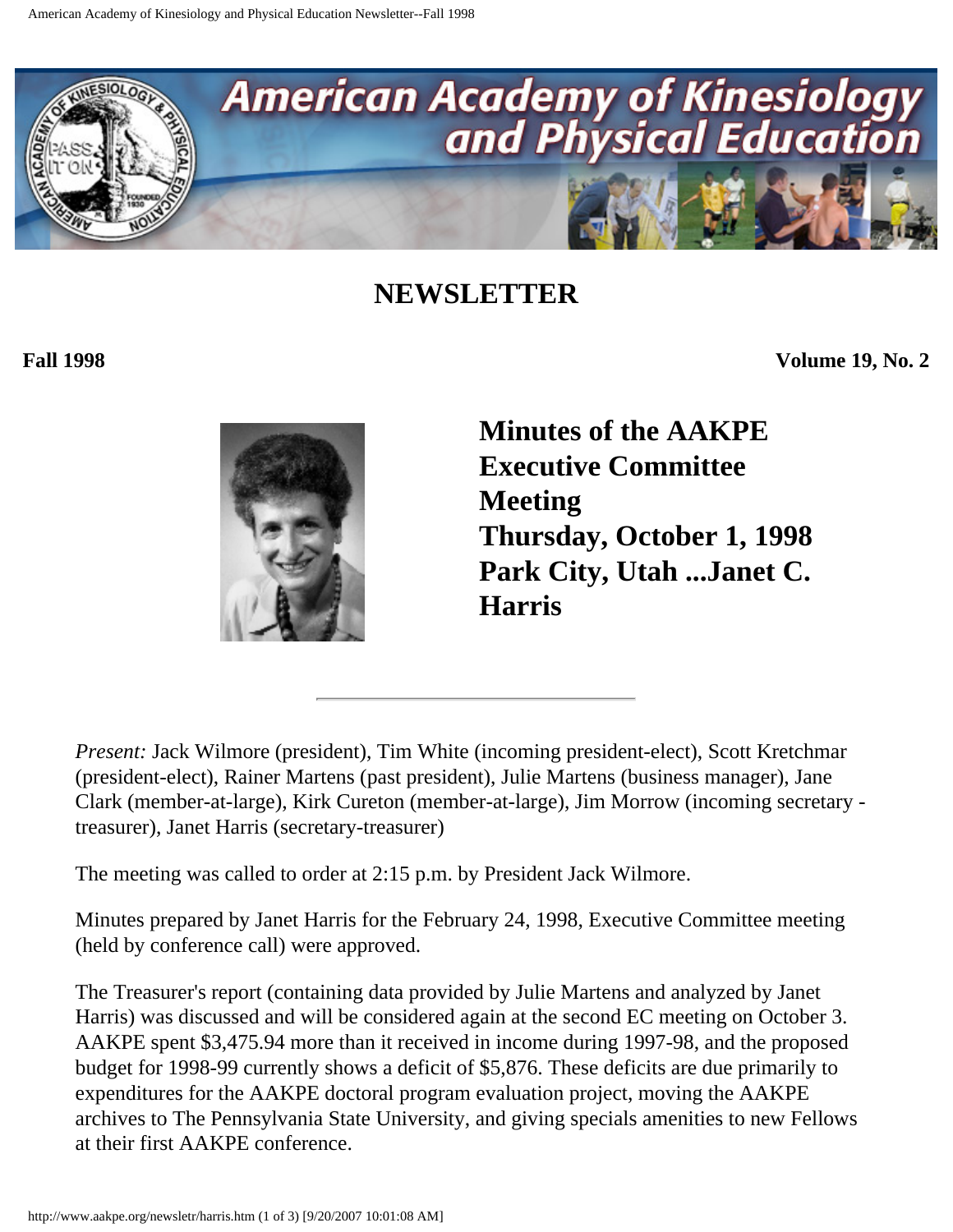Julie Martens reported that the site and dates for the 1999 conference will be determined after examining the results of the member survey concerning future conferences.

Tentative ideas for the 1999 conference were discussed. Tim White will continue to refine these throughout the conference, and the Executive Committee will discuss them again at the meeting on October 3. Efforts will be made to promote the conference among interested individuals and groups beyond the AAKPE membership.

Rainer Martens reported that the AAKPE will receive \$20,000 from C. Lynn Vendien's estate. The money will be invested appropriately. Money from this fund will be used each year to support the C. Lynn Vendien International Lecturer. This person will be an international scholar whose work is relevant to the current program theme. He or she will be selected by the current program chair and receive travel expenses to the conference, a \$500 honorarium, and a plaque. The first Vendien Lecture will be selected for the 2000 conference.

Jack Wilmore reported that the AAKPE is in the process of moving the archives to Penn State.

Formal thanks were extended to Gil Reeve, chair of the Graduate Program Evaluation Committee, who worked extremely hard with his committee to produce a plan for doctoral program evaluation that will be considered by the membership at the current AAKPE conference. The Executive Committee supports a pilot study of this instrument/process during the 1998-99 year at 20 institutions. Moved, J. Harris; seconded, R. Martens. Passed.

The revised operating codes for all elected and appointed offices were approved. Moved, R. Martens; seconded, K. Cureton. Passed.

Rainer Martens will discuss the "electronic biographies" project with the membership at the Business Meeting. The goal of the project would be to produce video/audio-taped biographies of older leaders in our field.

The Executive Committee agreed to establish a Web Committee consisting of the past president and the two members-at-large. The senior member-at-large will chair the committee. The committee will develop an operating code.

The meeting was adjourned at 5:15 p.m.

Respectfully submitted, Janet C. Harris *Secretary-Treasurer*

**Contact AAKPE c/o Human Kinetics: P.O. Box 5076, Champaign, IL 61820-2200, U.S.A., phone (800) 747- 4457 or (217) 351-5076, fax (217) 351-2674, or email: [humank@hkusa.com](mailto:humank@hkusa.com)**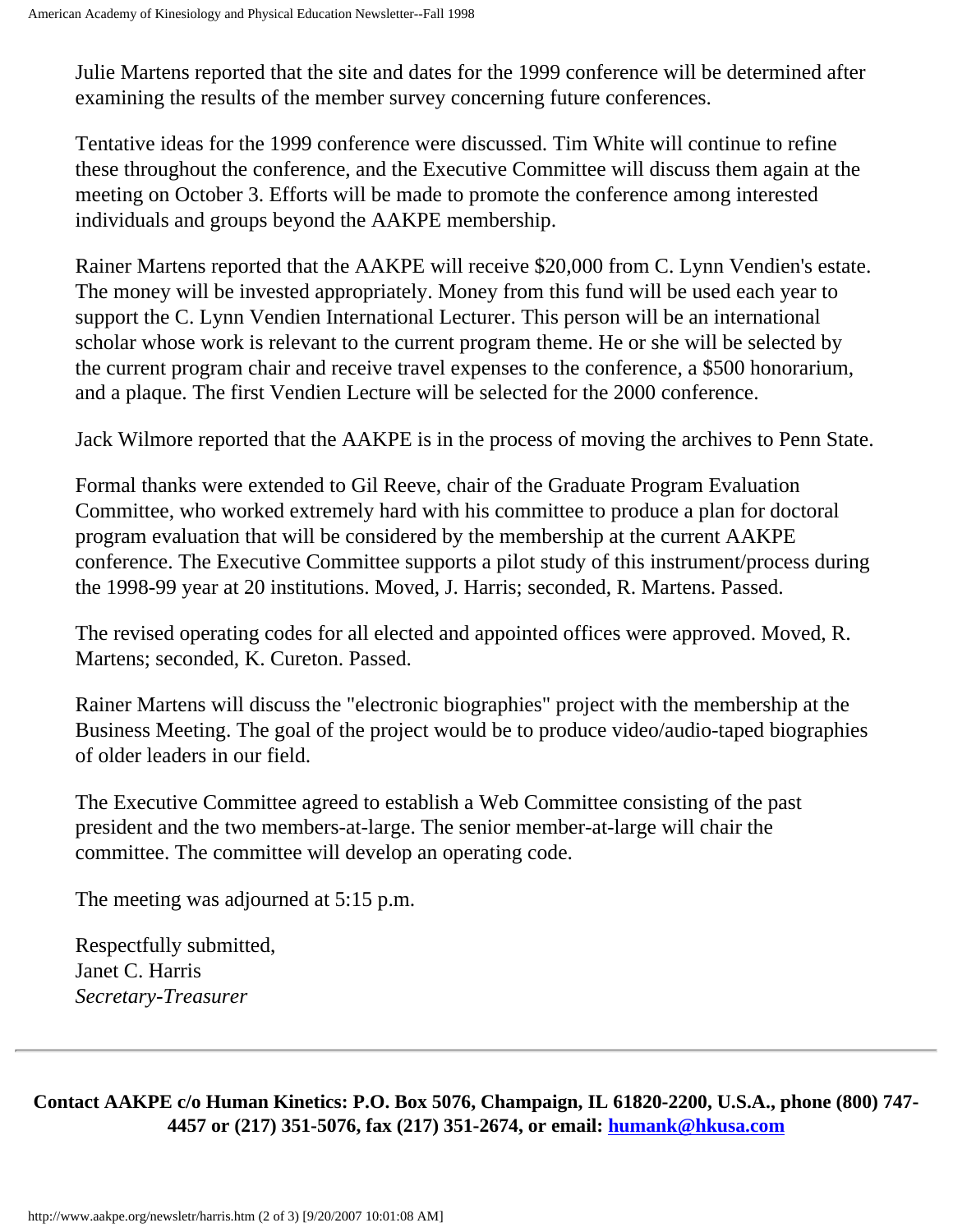American Academy of Kinesiology and Physical Education Newsletter--Fall 1998

Back to [AAKPE Home Page](http://www.aakpe.org/index.htm) Comments to: [webmaster@hkusa.com](mailto:webmaster@hkusa.com)

Created by: Kathy Read; December 4, 1998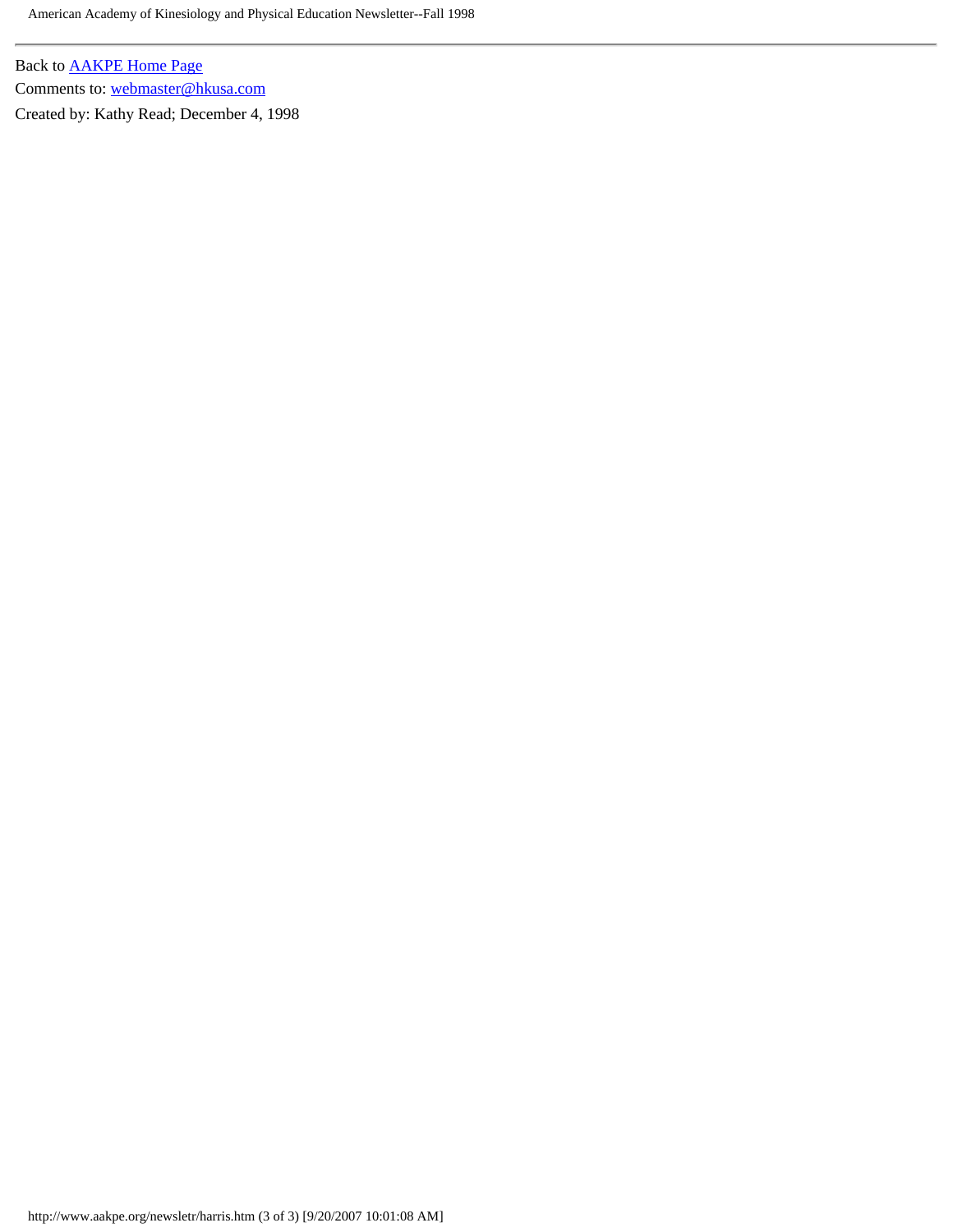<span id="page-16-0"></span>

**Fall 1998 Volume 19, No. 2**

### **Minutes of the AAKPE Annual Business Meeting Saturday, October 3, 1998 . . . Janet C. Harris**

The meeting was called to order by President Wilmore at 1:28 p.m.

The minutes reported by Janet Harris from the Business Meeting held September 13, 1997, in Bloomingdale, Illinois, were approved. Moved, Harris; seconded, Singer. Passed.

Janet Harris presented the Treasurer's report. The report was accepted. Moved, White; Seconded, Spirduso. Passed.

The Academy standing committee reports were received. Moved, Wade; seconded, Thomas. Passed.

The report of the Graduate Program Evaluation Committed concerning doctoral program review was accepted. Moved, Morrow; seconded, White. Passed. Discussion of the report followed. Decisions resulting from the discussion were as follows:

- 1. A pilot study using the doctoral evaluation instrument and process developed by the Graduate Program Evaluation Committee will be conducted during the 1998-99 year; the results will be distributed prior to the next AAKPE meeting; and the results will be discussed at the next AAKPE meeting. Moved, Thomas; seconded, White. Passed.
- 2. All departments with kinesiology and physical education doctoral programs will be informed of the pilot study and invited to participate; all relevant professional associations will also be informed of the pilot study. Moved, Pate; seconded, White. Passed.
- 3. The Graduate Program Evaluation Committee will not ask for money from institutions participating in the pilot study. Moved, Tate; seconded, White. Passed.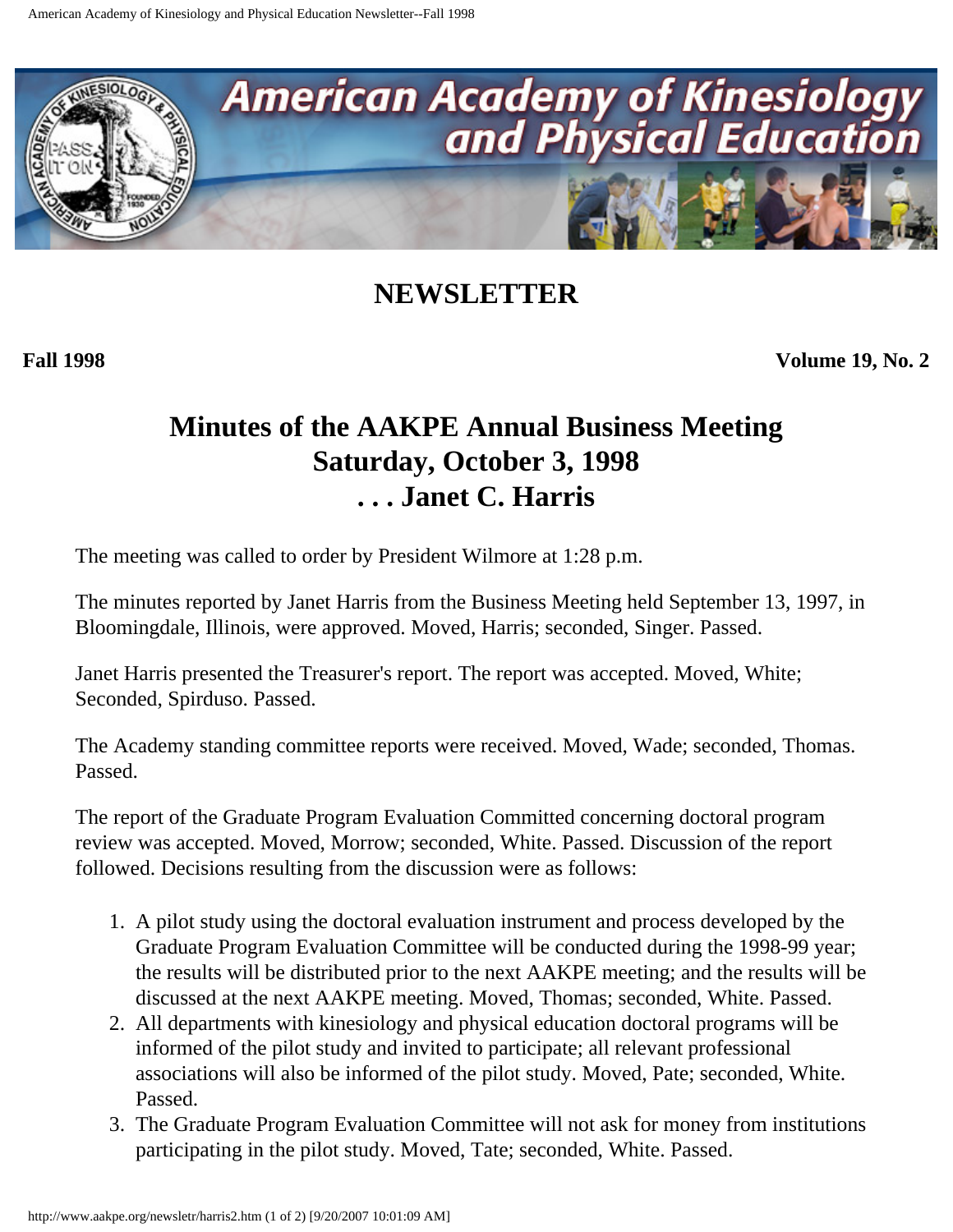4. Funds should be allocated to a new committee charged with development of an evaluation instrument and process for professional doctoral degree programs, with suggestions that Larry Locke be appointed chair of the committee. Moved, Harris; seconded, Franks. With all due respect to the comments made in favor of the motion, Tim White moved to table the motion; seconded, Gallahue. Motion to table passed.

Memorial statements were read for the following individuals who passed away during the preceding year, and a moment of silence was observed for each: Simon A. McNeely (read by B. Don Franks), Michael L. Pollock (read by Jack Wilmore), and C. Lynn Vendien (read by Larry Locke).

The C. Lynn Vendien International Lecturer program was announced by Rainer Martens. It is made possible by a \$20,000 gift to the Academy from Lynn's estate, and it will begin at the AAKPE conference in 2000. With this money, each year we will be able to bring to the conference an international scholar whose work is relevant to the conference theme.

Jack Wilmore announced that the AAKPE archives are being moved to The Pennsylvania State University.

Rainer Martens discussed the "electronic biographies" proposal. It involves making video recordings of outstanding professionals in the field, capturing their comments about our field, and their contributions. Rainer is willing to provide technological help for this project, and Frank Katch is willing to work on it. Endorsement of the concept was expressed, and it was suggested that funding sources (including endowments from emeritus members) be explored.

The meeting was adjourned at 3:45 p.m.

Respectfully submitted, Janet C. Harris *Secretary-Treasurer*

**Contact AAKPE c/o Human Kinetics: P.O. Box 5076, Champaign, IL 61820-2200, U.S.A., phone (800) 747- 4457 or (217) 351-5076, fax (217) 351-2674, or email: [humank@hkusa.com](mailto:humank@hkusa.com)**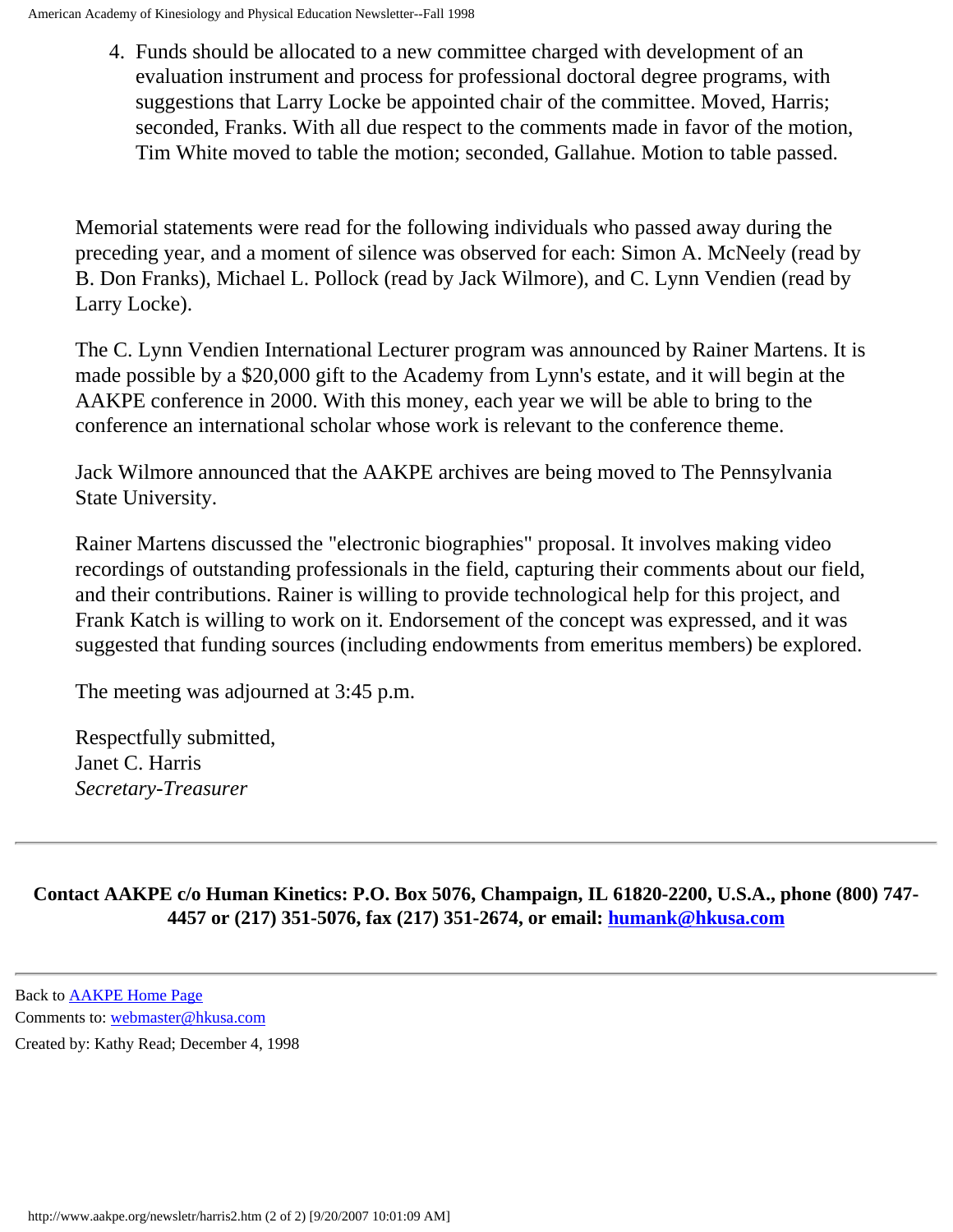<span id="page-18-0"></span>

**Fall 1998 Volume 19, No. 2**



**AAKPE Minutes**

**...James R. Morrow** 

#### **Minutes of the AAKPE Executive Committee Meeting. Saturday, October 3, 1998**

\_\_\_\_\_\_\_\_\_\_\_\_\_\_\_\_\_\_\_\_\_\_\_\_\_\_\_\_\_\_\_\_\_

- Executive Committee Members Present: Kirk Cureton, Deb Feltz, Scott Kretchmar, Jim Morrow, Tim White, Jack Wilmore
- Human Kinetics Representatives Present: Julie Martens, Susan Scott

President Kretchmar called the meeting to order at 3:45 p.m.

#### **Old Business**

1) Conference site/dates survey Julie Martens reported on the site survey results received to this time:

- ❍ Mid-September to mid-October most favored
- ❍ Thursday-Saturday best choice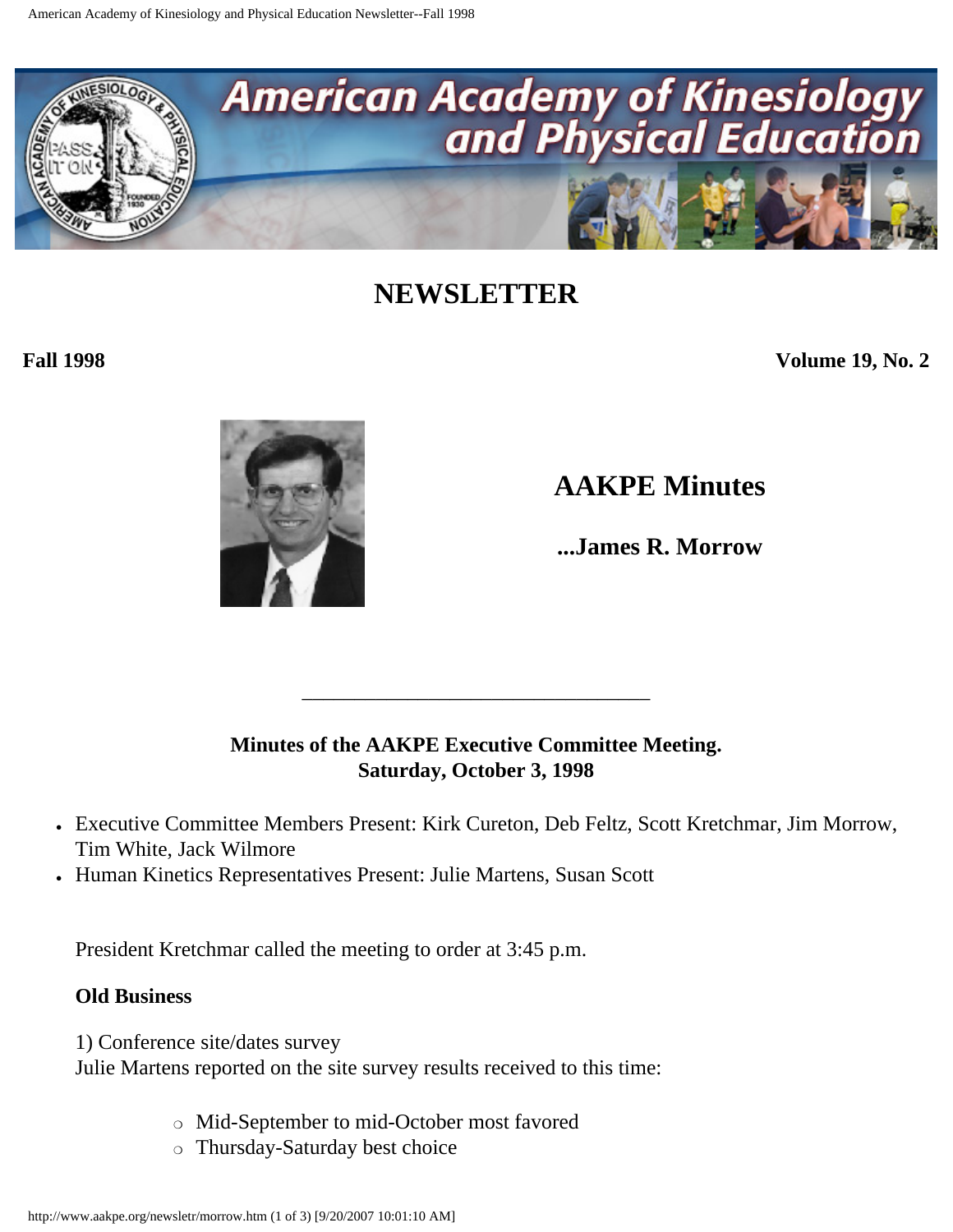- ❍ Start early on Friday morning with continental breakfast was acceptable
- ❍ Price was important but resort location was most desirable (\$120-\$135 range for rooms)
- ❍ Most important factors related to coming to the meeting were date (23), location  $(11)$ , and cost  $(4)$
- ❍ Everyone liked moving around the country

Julie Martens will send a survey to those who did not attend this year's meeting. Because of timing, these responses will not influence the 1999 site selection but may be helpful in future policies. Julie Martens is hoping to have a site and date set by mid-November for 1999. Looking at mid-September to early October 1999

#### 2) 1999 AAKPE Conference Theme

President-elect White discussed the possible program theme for 1999. He will use the Executive Committee and others as a "sounding board."

3) Budget Julie Martens and Jan Harris met to reconcile the budget. One-time expenses (e.g., archives, Evaluation Committee) influenced the 1998-1999 budget. The Executive Committee does not wish to continue with deficit spending.

4) Annual Meeting Program Responsibility and Creation

Discussion focused on if it is best to have the President-elect (current process) or Past-President develop the program for the subsequent year. Jack Wilmore will work with a number of AAKPE Past-Presidents to get their suggestions on this concept.

5) Doctoral Program Evaluation

The Executive Committee discussed the Doctoral Program Evaluation sessions conducted at the meeting. It is expected that the Doctoral Program Evaluation Committee will consider the points raised during the various discussions at the 1998 meeting. President Kretchmar will talk with Gil Reeve regarding a letter to departments with doctoral programs (as approved at the AAKPE Business Meeting of October 3, 1998). The letter notifying departments of the Academy's plans and progress will be signed by President Kretchmar after discussion with Gil Reeve and input from the Doctoral Program Evaluation and Executive Committees.

President Kretchmar will charge a Presidential committee to consider work on the evaluation of professional-based doctoral programs. The new committee will be developed with a liaison person identified to work with the current Doctoral Program Evaluation Committee.

#### 6) Academy Fellow Nominations

Academy Fellows are encouraged to nominate underrepresented populations for Fellow status.

#### **New Business**

1) Involvement of new members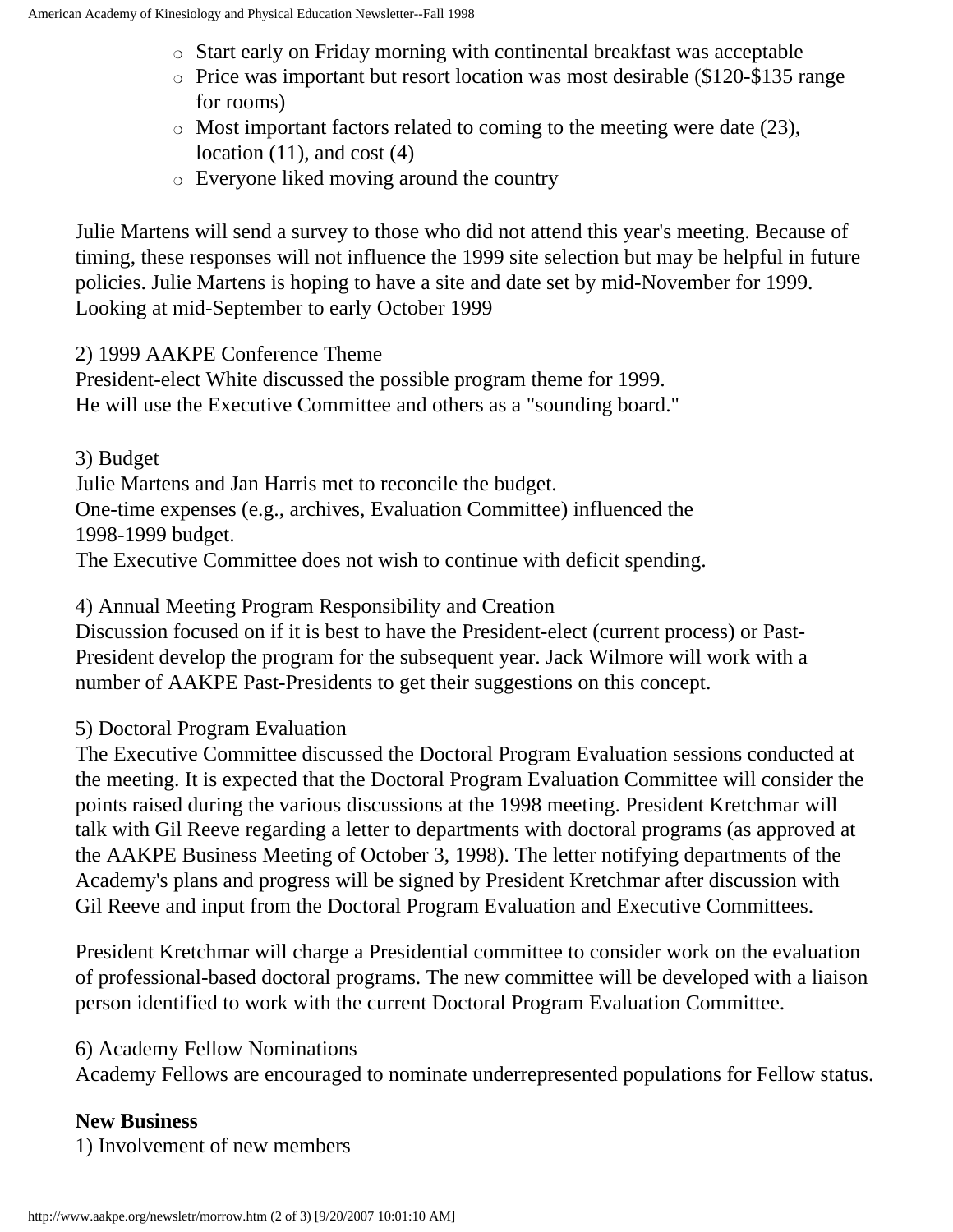President Kretchmar discussed the importance of involving new Fellows in Academy projects (presenters, committee membership, etc.). It is the Executive Committee's desire that as many Fellows as possible be involved in Academy activities. Fellows reflect a wide range of areas of expertise and it is important that they contribute to Academy activities.

#### 2) Electronic Biography

The Executive Committee is very supportive of following through on this concept. President Kretchmar will appoint individuals or a small committee to further pursue this idea.

#### 3) Follow-up of Theme of 1998 Conference

President Kretchmar reflected on the theme of "Telling our Story." Several thematic phrases resonated throughout the 1998 program. Consideration was given to development of a committee to investigate how members of the Academy might best work with the National Coalition for Promoting Physical Activity (NCPPA). President Kretchmar will contact representatives of the NCPPA to further investigate these possibilities. Concern was raised that the NCPPA focuses on selected populations. Other populations (e.g., Provosts, Chancellors, University Administrators, etc.) should also be considered as potential audiences to which we should be telling our story.

#### 4) Life Trust Agreements

The current budget will not provide the opportunity for the Academy to engage in large-scale (i.e., more costly) projects. Consideration should be given to developing Life Trust agreements. President Kretchmar will develop a Presidential committee to consider these options and opportunities.

#### **Agenda Items for Mid-Year Teleconference**

1) Secretary-Treasurer Morrow will review the 1999 budget and provide an update to the Executive Committee.

The meeting was adjourned at 5:45 p.m. Respectfully submitted, James R. Morrow, Jr. *Secretary-Treasurer*

**Contact AAKPE c/o Human Kinetics: P.O. Box 5076, Champaign, IL 61820-2200, U.S.A., phone (800) 747- 4457 or (217) 351-5076, fax (217) 351-2674, or email: [humank@hkusa.com](mailto:humank@hkusa.com)**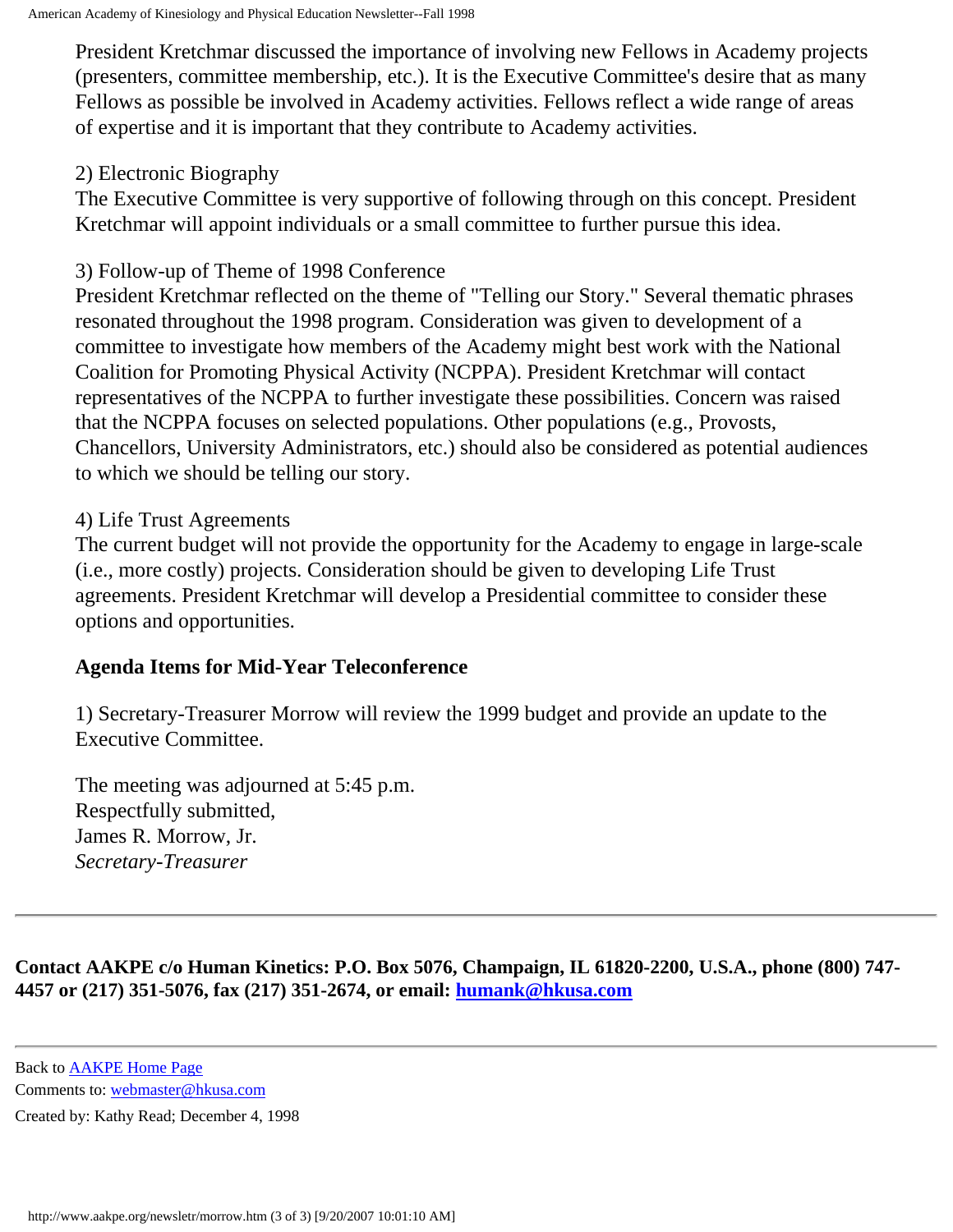<span id="page-21-0"></span>

**Fall 1998 Volume 19, No. 2**

### **Report of the Graduate Program Evaluation Committee ...Gil Reeve**

Several years ago, the Academy recognized the importance and need for a national evaluation of graduate programs in kinesiology and physical education. With the appointment of the Graduate Program Evaluation Committee, the planning was begun to develop the criteria and procedures for an evaluation of the graduate programs in our field. The issue for graduate program evaluation has been discussed during the last two Academy meetings. From those meetings, a strong commitment for the development of a national evaluation of doctoral programs in our field has been established.

At its most recent meeting, the Academy members took several important steps toward the evaluation of doctoral programs. First, the plan for the evaluation doctoral programs was discussed. The plan, which had been previously distributed to all members of the Academy, described a process and the criteria for the evaluation. Feedback from the members was received by the committee and will be used as the committee moves forward on the program evaluation. Second, the Academy approved a pilot study for the doctoral program evaluation. The pilot study will include 20 doctoral degree-granting institutions. Results of the pilot study will be used to finalize the procedures and criteria for the evaluation which would be conducted in the year 2000. Third, a second evaluation committee was proposed that would determine the appropriate criteria for evaluation of doctoral programs that were professionally oriented, rather than research oriented. The Academy President will appoint this committee.

Most recently, the Graduate Program Evaluation Committee has discussed the specific issues raised at the recent Academy meeting. A sub-committee will meet in early December to revise the criteria and procedures to be used in the pilot study. The entire committee will approve these plans and the pilot study should begin in early 1999. The results of the pilot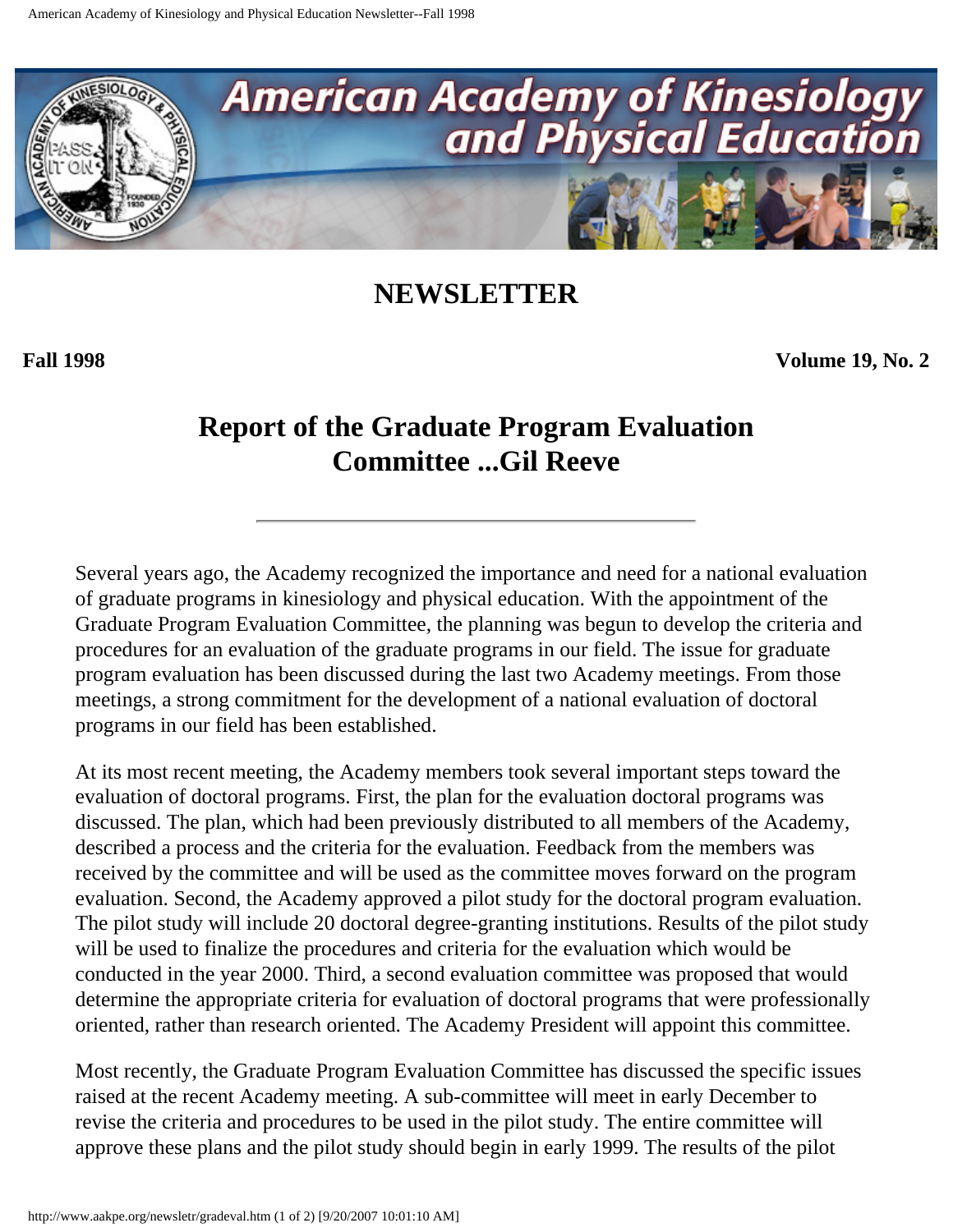study will be discussed at the Academy meeting next year. Based on those results and careful consideration of the issues related to doctoral program evaluation, the Academy will make a final decision regarding its national evaluation of doctoral programs.

Universities which participate in the pilot study will receive summary information regarding the relative evaluation of their programs. Universities that participate in the pilot study will not be identified. However, such information, even from the pilot study, may be useful to the individual universities for benchmarking. If you believe that your university (department) would be willing to participate in the pilot study, please contact Gil Reeve, Department of Health and Human Performance, Auburn University, Auburn, AL 36849-5323 (email: [reevetg@mail.auburn.edu\)](mailto:reevetg@mail.auburn.edu).

#### **Contact AAKPE c/o Human Kinetics: P.O. Box 5076, Champaign, IL 61820-2200, U.S.A., phone (800) 747- 4457 or (217) 351-5076, fax (217) 351-2674, or email: [humank@hkusa.com](mailto:humank@hkusa.com)**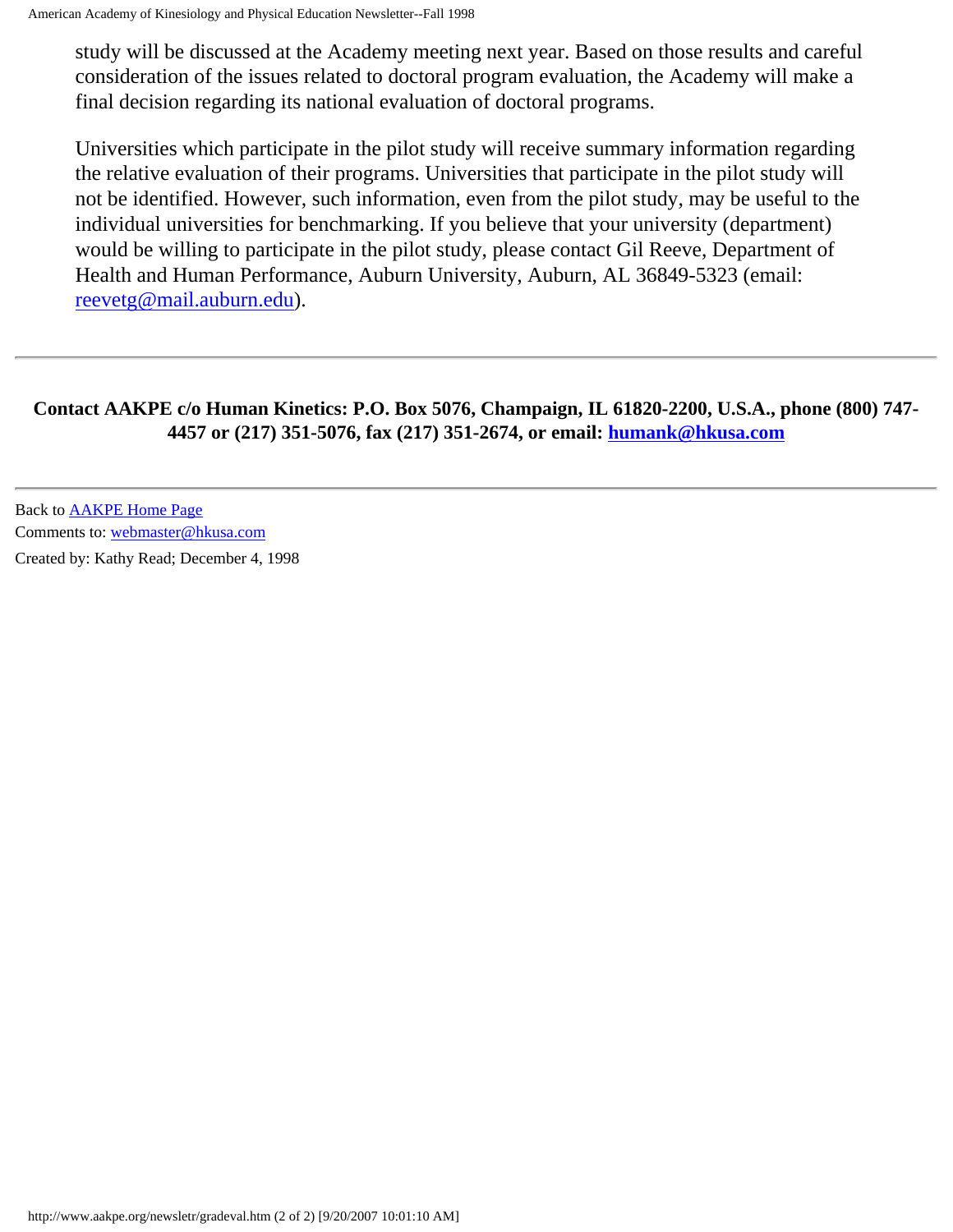<span id="page-23-0"></span>

**Fall 1998 Volume 19, No. 2**



**Vern D. Seefeldt The 1998 Hetherington Award Recipient** 

**Vern D. Seefeldt,** Fellow Number 280, has been a scholar and leader of research in motor development and youth sports throughout his professional career, a period spanning more than three decades. Upon completion of his doctorate at the University of Wisconsin in 1966, he joined the faculty at Michigan State University where he founded and served as Director of the Institute for the Study of Youth Sports.

Vern has stimulated and produced research and has also effectively disseminated professional knowledge through writing and speaking. He has published more than 130 papers and delivered almost 350 presentations at professional meetings. His work is particularly distinguished in three areas:

**FIRST**--Among physical educators in the United States, Vern has established a solid foundation in the study of motor development, specifically in the context of growth and maturation of children and youth. He and his colleagues at Michigan State University systematically described patterns of development of several fundamental motor skills in the context of a mixed-longitudinal research design. Also, Vern initiated the Motor Performance Study at Michigan State University, a longitudinal study of physical growth and motor performance which has provided a comprehensive set of reference data for a variety of motor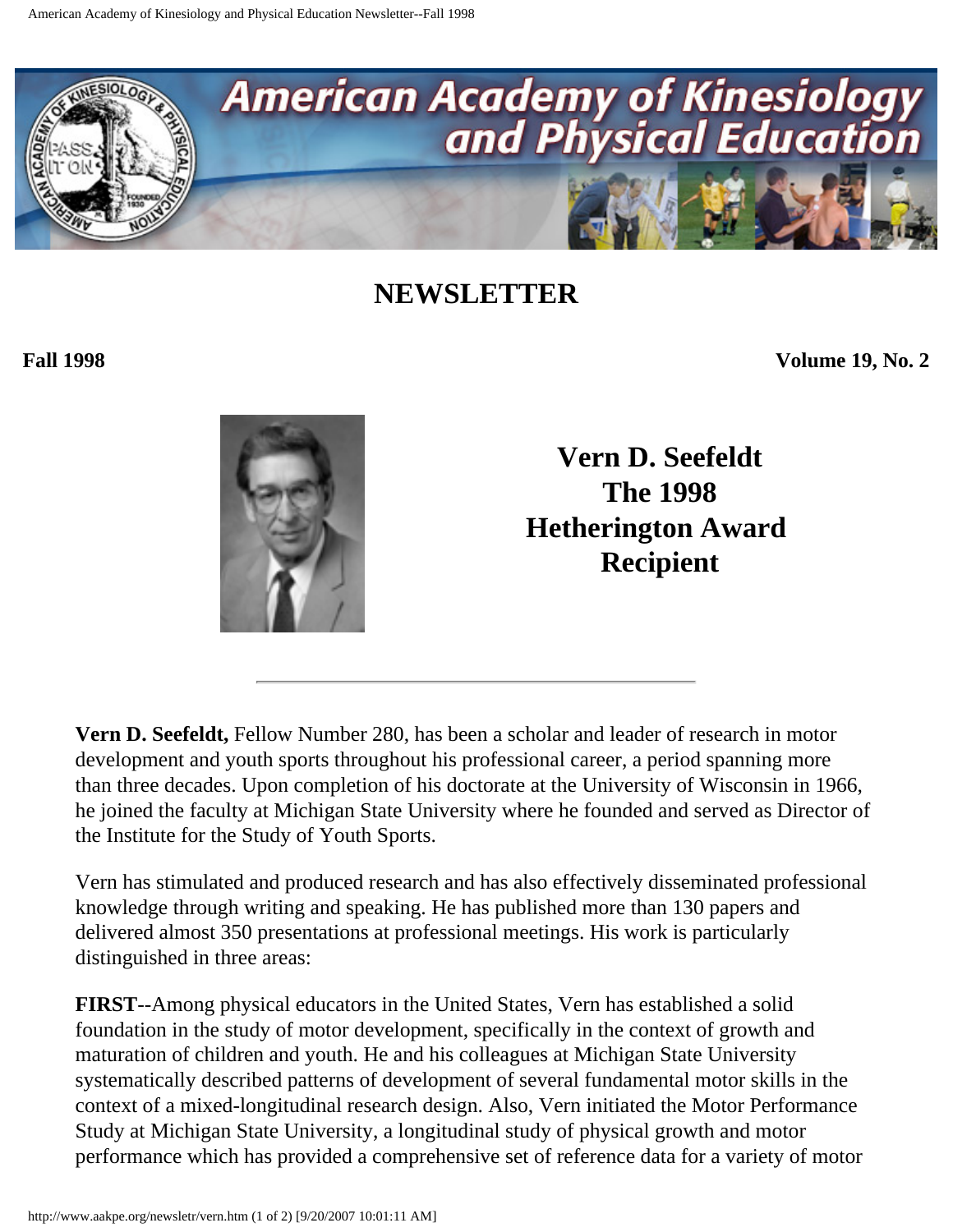performance and motor fitness items.

**SECOND**--In the area of youth sports, Vern has been the single most important individual in the development of youth sports research and coaches' education in the United States. Through the Institute for the Study of Youth Sports which he founded in 1978, Vern undertook a survey of patterns of sports participation by Michigan youth. The survey was the first of its kind, and his subsequent national survey in 1988 of patterns of participation and attrition in youth sports in the United States was a major landmark in youth sports research.

**THIRD**-Vern's efforts were most important in establishing several milestones in the domain of youth sports. Among those noteworthy achievements are the young athlete's "Bill of Rights"; a comprehensive education program for coaches; the National Association for Sport and Physical Fitness (NASPE) standards for the education of coaches of youth sports; and most recently, an initiative to highlight youth sports-related needs of inner city youth.

In addition to the three areas of contribution cited above, Vern has been a constant champion for school physical education in the United States. His career commitment to children and youth in the context of movement, physical education, and sport is consistent with the spirit of Clark W. Hetherington to the profession. Therefore, the members of the American Academy of Kinesiology and Sport recognize the significant achievements and contributions of Vern D. Seefeldt by presenting him with their highest honor-the Clark W. Hetherington Award.

#### **Contact AAKPE c/o Human Kinetics: P.O. Box 5076, Champaign, IL 61820-2200, U.S.A., phone (800) 747- 4457 or (217) 351-5076, fax (217) 351-2674, or email: [humank@hkusa.com](mailto:humank@hkusa.com)**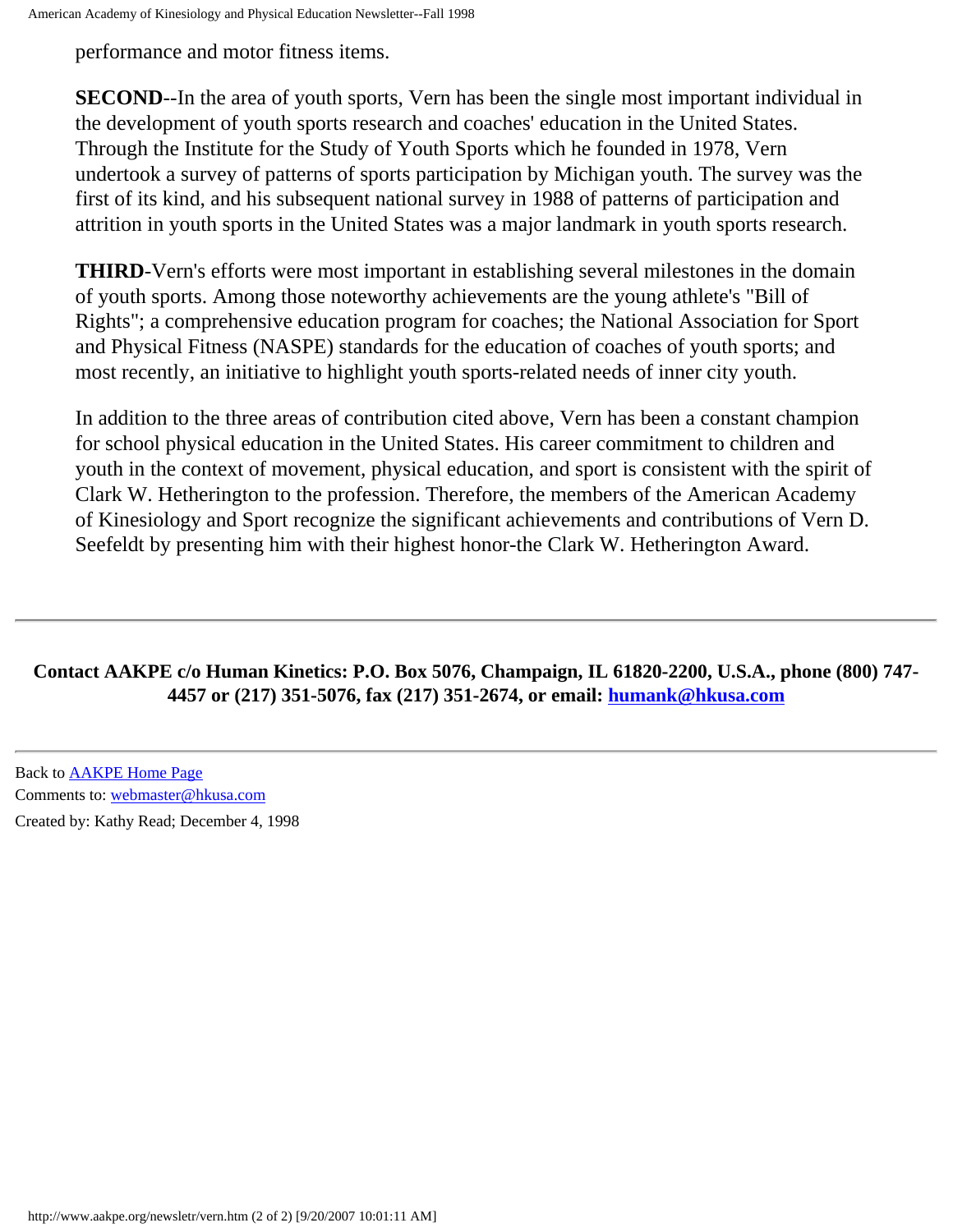<span id="page-25-0"></span>

**Fall 1998 Volume 19, No. 2**

### **Han Kemper Receives Honorary Degree**

Professor Dr. Han C.G. Kemper, a distinguised member of the faculty of the Emgo Institute Medical Faculty at Vyre University in Amsterdam, has been offered an honorary doctorate for his scientific research by the University of Surrey. The Academy congratulates Dr. Kemper, an International Fellow, on this recognition of his exemplary contributions to the science of our field.

**Contact AAKPE c/o Human Kinetics: P.O. Box 5076, Champaign, IL 61820-2200, U.S.A., phone (800) 747- 4457 or (217) 351-5076, fax (217) 351-2674, or email: [humank@hkusa.com](mailto:humank@hkusa.com)**

Back to [AAKPE Home Page](http://www.aakpe.org/index.htm) Comments to: [webmaster@hkusa.com](mailto:webmaster@hkusa.com)

Created by: Kathy Read; December 4, 1998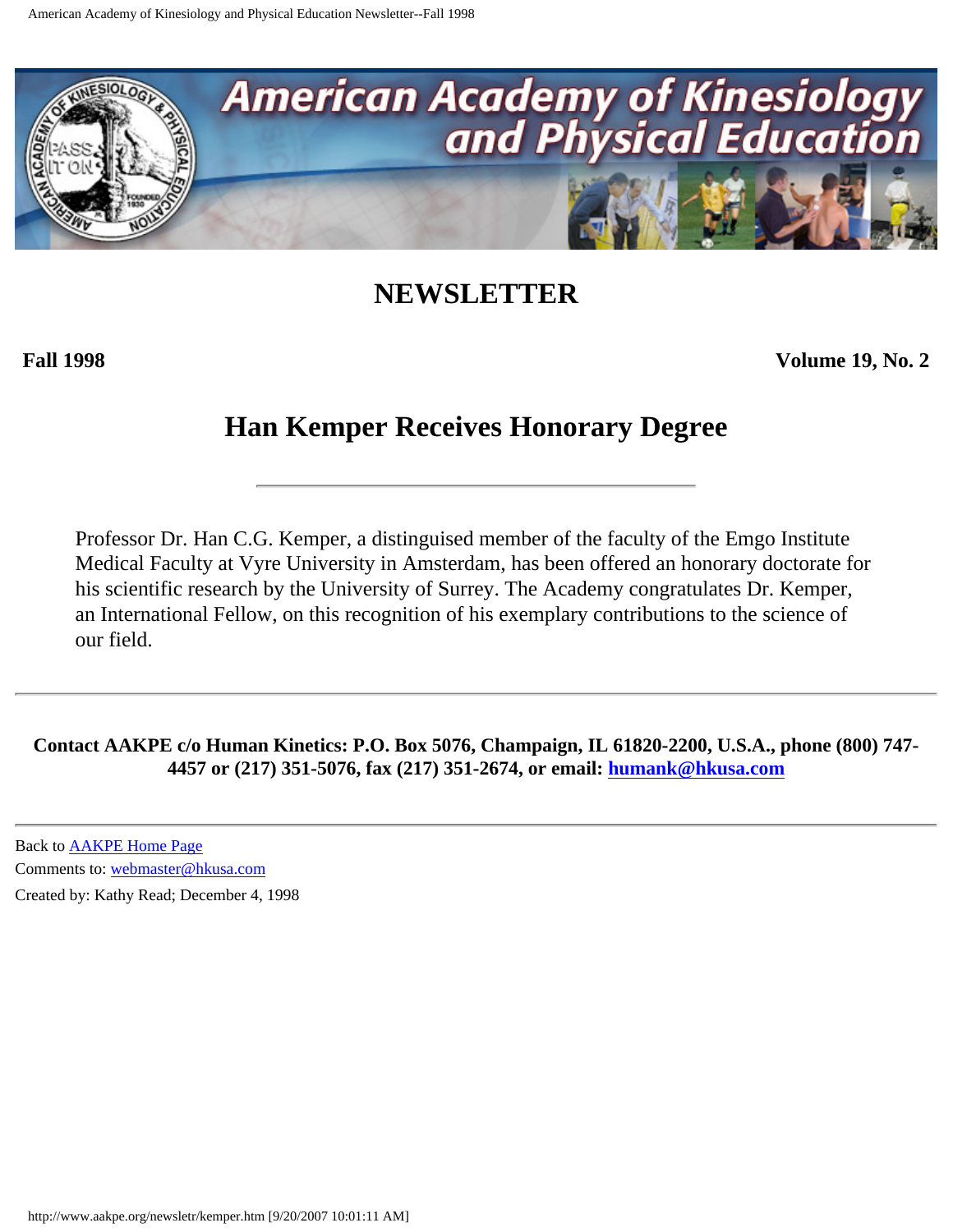<span id="page-26-0"></span>

**Fall 1998 Volume 19, No. 2**

### **American Academy of Kinesiology and Physical Education Committees 1998-1999**

### **Presidential Committees**

#### **Graduate Program Evaluation**

- *G. Reeve, Chair*
- D. Feltz
- D. Franks
- J. Hamill
- S. Silverman
- B. Singer
- W. Spirduso
- J. Thomas
- T. White

#### **Review of By-laws, Responsibilities of Officers**

- *J. Wilmore, Chair*
- R. Singer
- R. Martens
- S. Kretchmar

#### **Electronic Biography Project**

*F. Katch, Chair*

#### **Professional Graduate Program Evaluation**

*J. Dunn, Chair*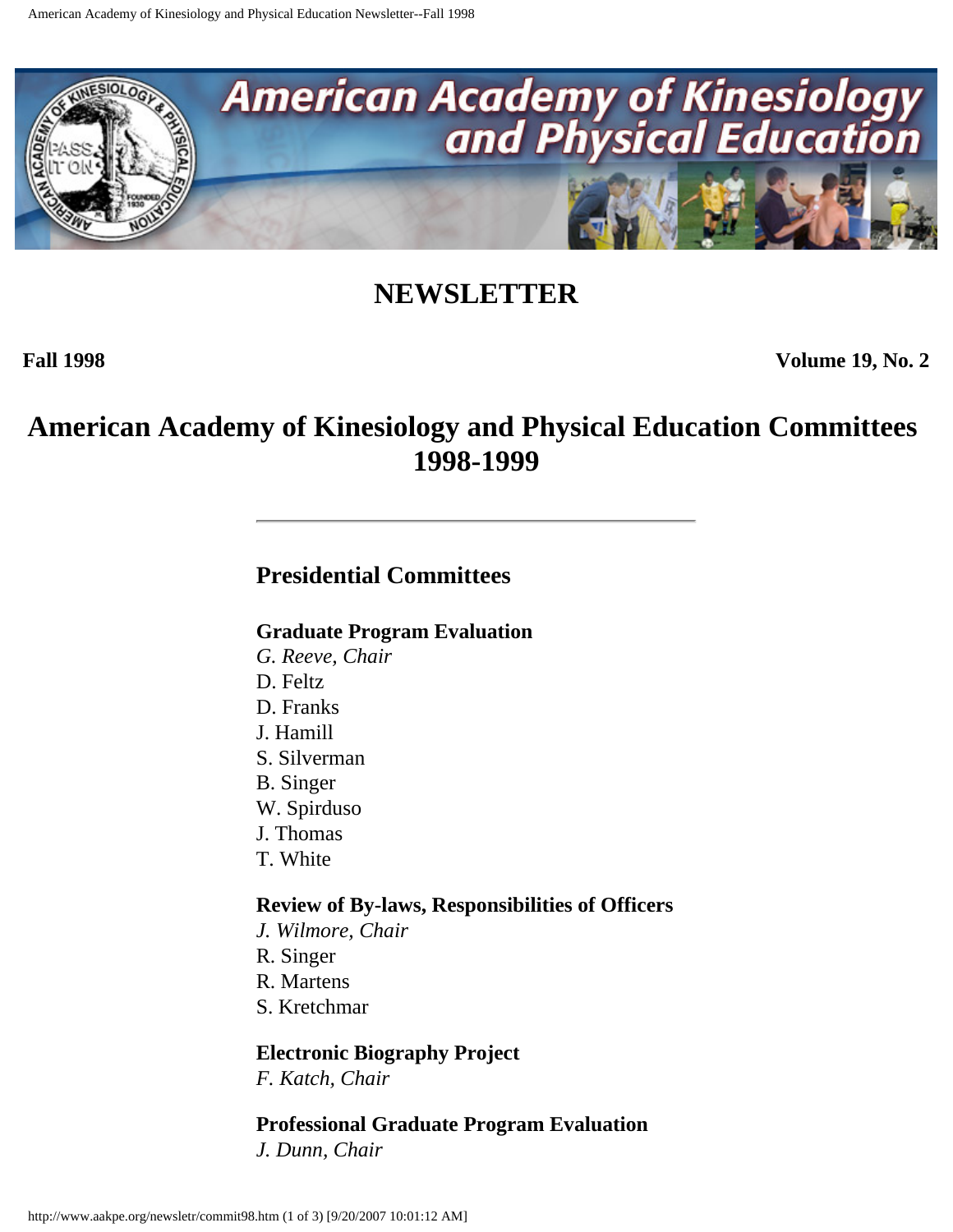- B. Berger
- D. Gallahue
- S. Hoffman
- M. Maksud
- S. Silverman

#### **Standing Committees**

#### **Awards**

*P. Freedson, Chair 2000* C. Wells 1999 J. Williams 1999 M. Williams 1999 G. Brooks 2000 G. Israel 2000 J. Shea 2001 M. Weiss 2001

#### **Documents of Governance**

*R. Martens, Chair* B. Ainsworth

**Historian**

*R. Smith, Chair*

#### **Memorials**

*R. Magill, Chair 2000* R. Park 1999 J. Lucas 2001

#### **Membership**

*D. Lamb, Chair 1999* S. Silverman, 1999 C. Wrisberg 1999 F. Katch 2000 D. Siedentop 2000 B. Ulrich 2000 T. McKenzie 2001 C. Gisolfi 2001 R. Rikli 2001

#### **Nominations and Elections**

*J. Wilmore, Chair* R. Boileau 1999 D. Edington 1999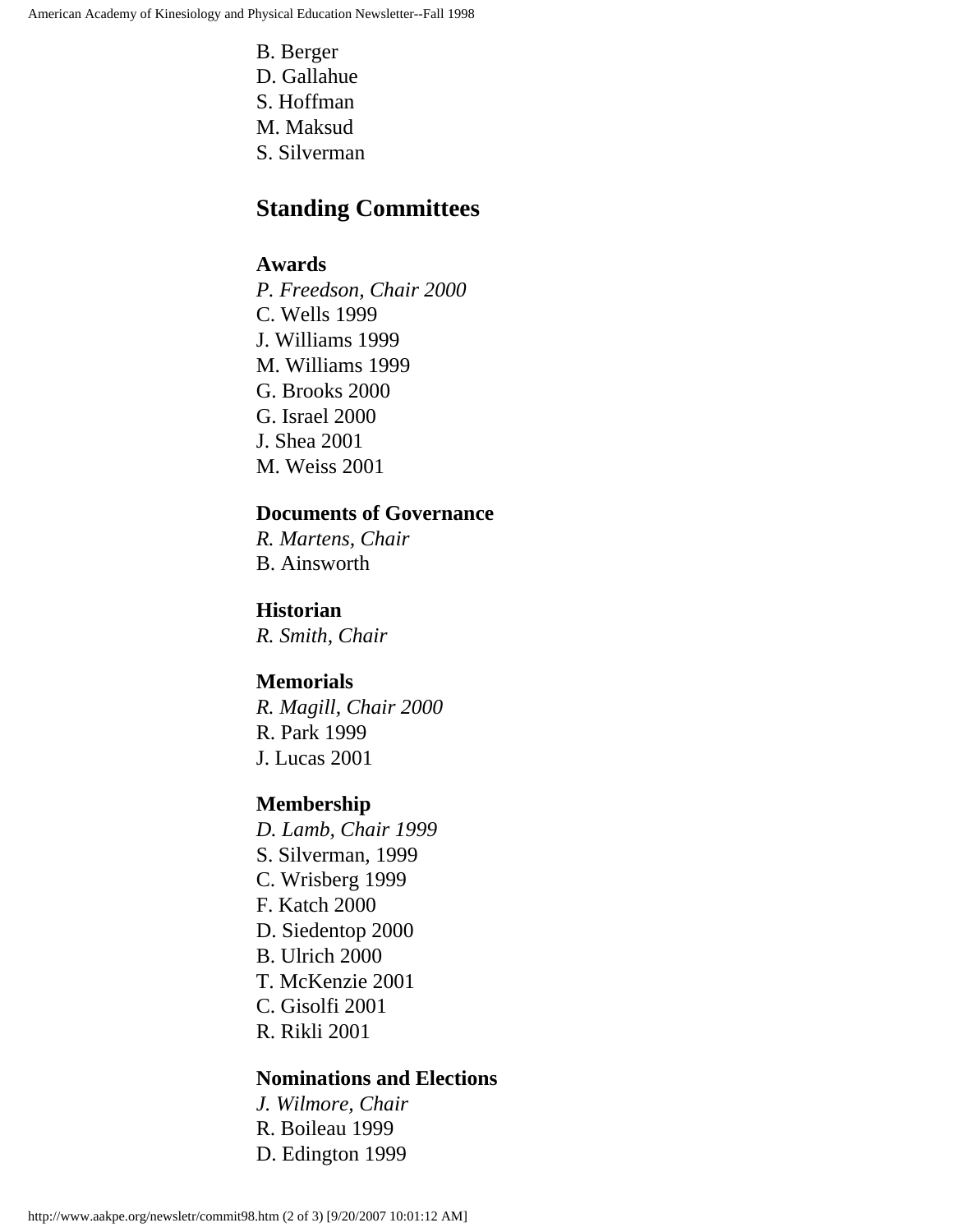R. Christina 2000 P. Clarkson 2000

#### **Contact AAKPE c/o Human Kinetics: P.O. Box 5076, Champaign, IL 61820-2200, U.S.A., phone (800) 747- 4457 or (217) 351-5076, fax (217) 351-2674, or email: [humank@hkusa.com](mailto:humank@hkusa.com)**

Back to [AAKPE Home Page](http://www.aakpe.org/index.htm) Comments to: [webmaster@hkusa.com](mailto:webmaster@hkusa.com)

Created by: Kathy Read; December 4, 1998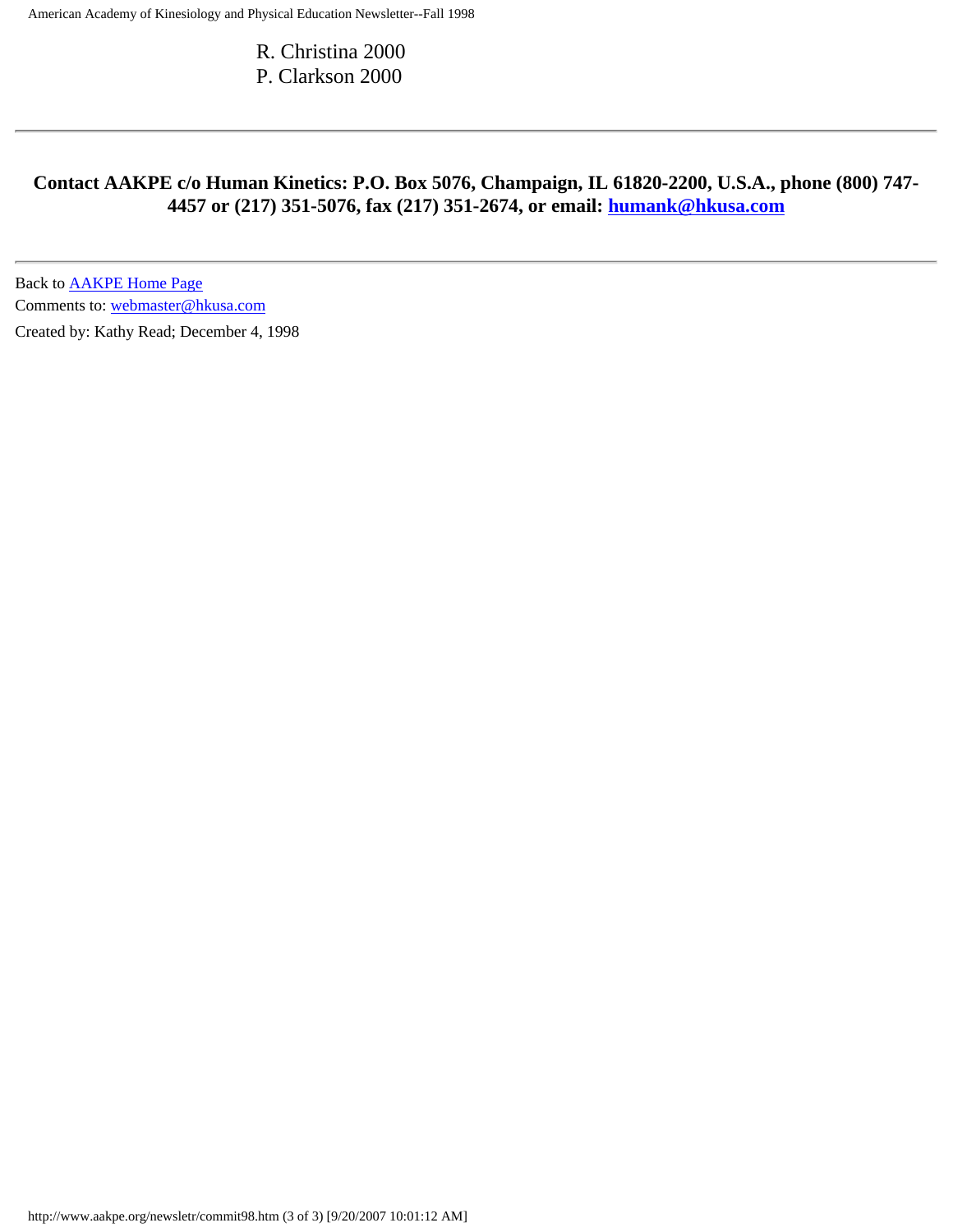<span id="page-29-0"></span>

**Fall 1998 Volume 19, No. 2**

## **Beautiful Callaway Gardens. The Site of the 1999 Conference**

**September 23-25, 1999**

Just a little over an hour from Atlanta you'll find the magical hideaway chosen for next year's annual conference. Callaway Gardens has everything we look for in a conference location not too far from a major airport, excellent meeting rooms, nice accommodations, and a widerange of leisure activities - all in a lovely setting. So mark September 23 - 25, 1999 on your calendar now.

Located about 60 miles southwest of Atlanta in Pine Mountain, Callaway Gardens is a manmade landscape in a unique natural setting. It was conceived and created by Cason J. Callaway and his wife, Virginia Hand Callaway, for the benefit of mankind. The purpose is to provide a wholesome family environment where all may find beauty, relaxation, inspiration and a better understanding of the living world.

Callaway Gardens, a public, educational, horticultural and charitable organization is owned and operated by the non-profit Ida Cason Callaway Foundation. We will be staying in the Callaway Gardens Inn, which features 349 tastefully appointed rooms. In addition to being comfortably furnished, Inn rooms are convenient to restaurants, shops, and meeting facilities on site. Our meeting will be held in the Executive Conference Center, a wonderfully laid out facility that you'll find to be ideal for AAKPE members.

You can choose from a number of dining rooms for those meals not included as part of the registration fee - or for your spouse/significant other to enjoy while you're attending the meeting. We'll fill you in on more of the details as the conference gets closer.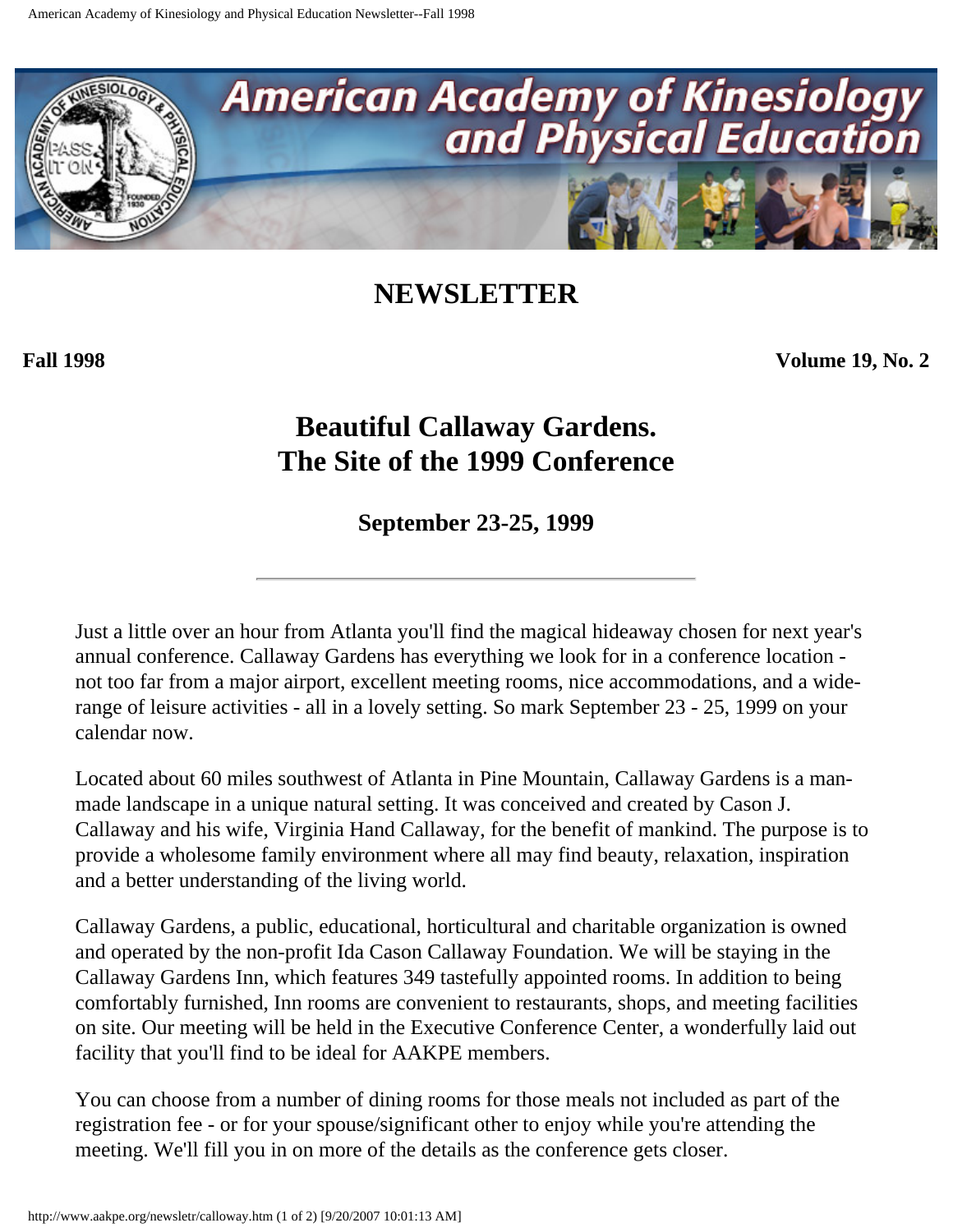Leisure time activity will present a real challenge to you - because there's so much to choose from! The Gardens View and Lake View golf courses are available while we're there (their Mountain Course will be closed in preparation for the following week's Buick Challenge.); there are tennis courts (eight clay courts and two hard courts), two racquetball courts, fishing, shooting (trap, skeet and five-stand), bicycling, hiking, jogging, and to top it off - the renowned Gardens.

The Gardens are a fantastic place to get lost for an afternoon (or longer!).. You can visit the Cecil B. Day Butterfly Center, the John A. Sibley Horticultural Center, or Mr. Cason's Vegetable Garden. In addition, there are hiking/jogging trails and a scenic 7.5 paved Discovery Bicycle Trail. The toughest part will be deciding how to spend your time! You might even want to consider coming a day early. or staying after the meeting is over.

And you'll love the rates at the Inn -- only about \$100 for single/double occupancy (rates aren't yet final at the time of this announcement). We'll be sending you more information later this spring/early summer, but start making your plans now to attend next year's conference. And think seriously about bringing your spouse or significant other - they're sure to have a great time!

#### **Contact AAKPE c/o Human Kinetics: P.O. Box 5076, Champaign, IL 61820-2200, U.S.A., phone (800) 747- 4457 or (217) 351-5076, fax (217) 351-2674, or email: [humank@hkusa.com](mailto:humank@hkusa.com)**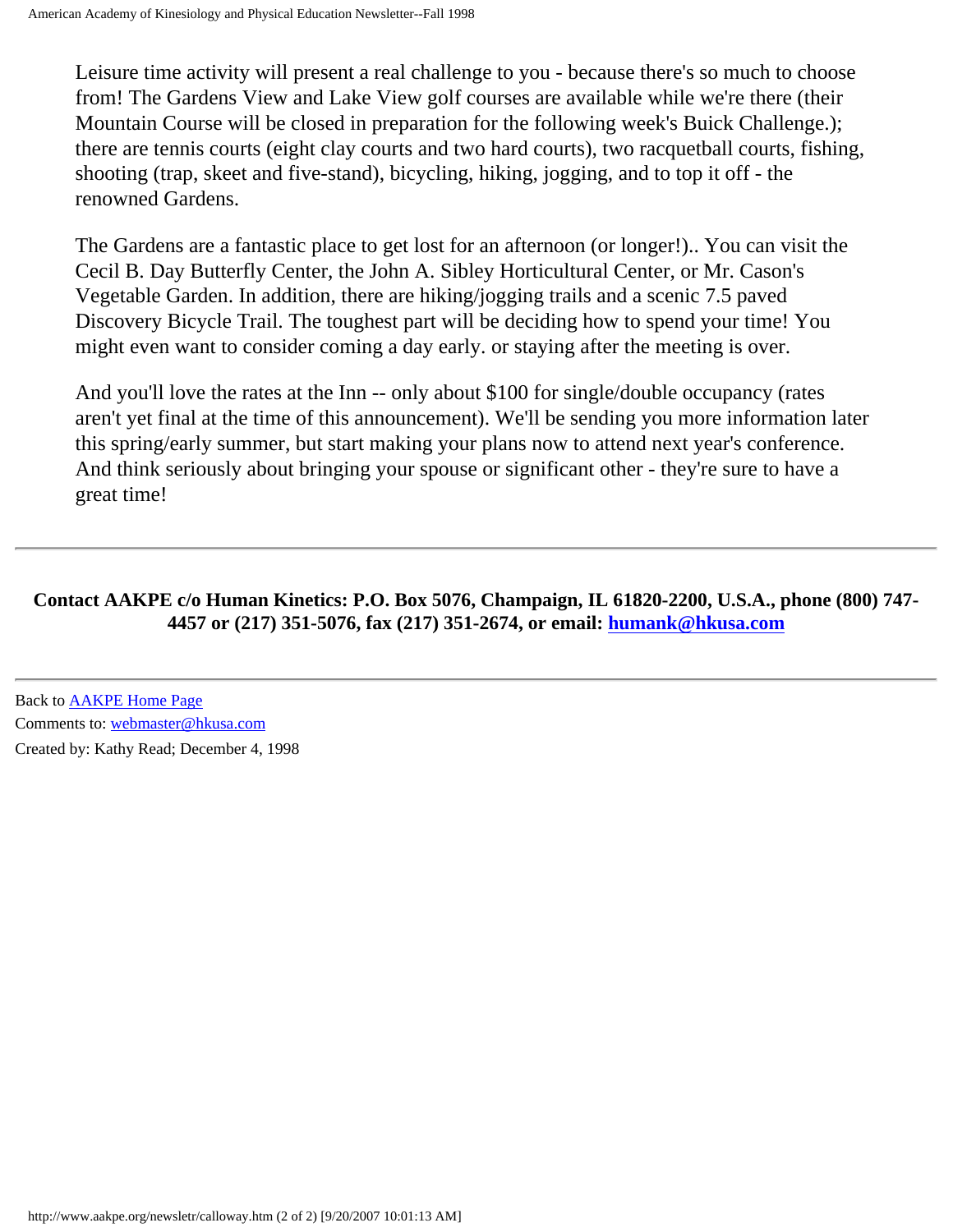<span id="page-31-0"></span>

**Fall 1998 Volume 19, No. 2**

### **Call for Nominations of Prospective Fellows**

Nominations for prospective fellows are due to Dr. David R. Lamb, 129 Larkins Hall, 337 West 17th Avenue, The Ohio State University, Columbus, OH 43210, not later than Monday, February 1, 1999. Please contact Dr. Lamb (email address: <u>[lamb.5@osu.edu](mailto:lamb.5@osu.edu)</u>) for required forms to be submitted and page limitations.

### **AAKPE Membership Criteria**

#### **For Active Fellow**

- 1. Be currently engaged in professional and/or scientific work in kinesiology and physical education.
- 2. Must be willing to participate in the Academy meetings and work in furthering the goals of the Academy.
- 3. Have demonstrated competence in this profession/discipline over a period of at least 10 years to include all of the following:
- Significant contributions to the scholarly literature through the study or application of the art and science of human movement and physical activity.
- Significant contributions to the professional literature in this field.
- Leadership activities in professional associations and learned socities.
- Other evidence of leadership in the field of kinesiology and physical education.

#### **For International Fellow**

1. Be currently engaged in professional and/or scientific work in kinesiology and physical education.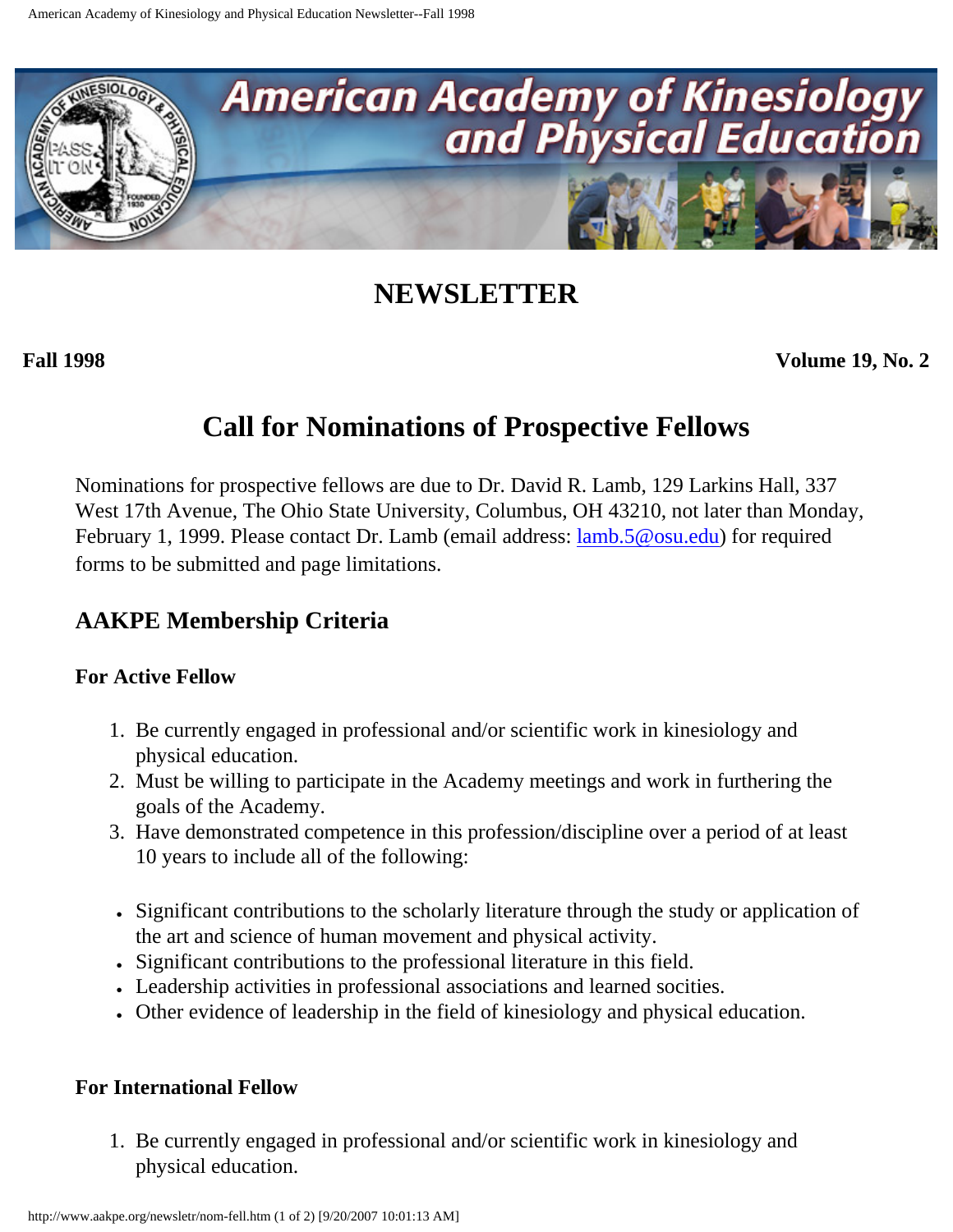American Academy of Kinesiology and Physical Education Newsletter--Fall 1998

2. Reside outside the United States of America.

#### **Contact AAKPE c/o Human Kinetics: P.O. Box 5076, Champaign, IL 61820-2200, U.S.A., phone (800) 747- 4457 or (217) 351-5076, fax (217) 351-2674, or email: [humank@hkusa.com](mailto:humank@hkusa.com)**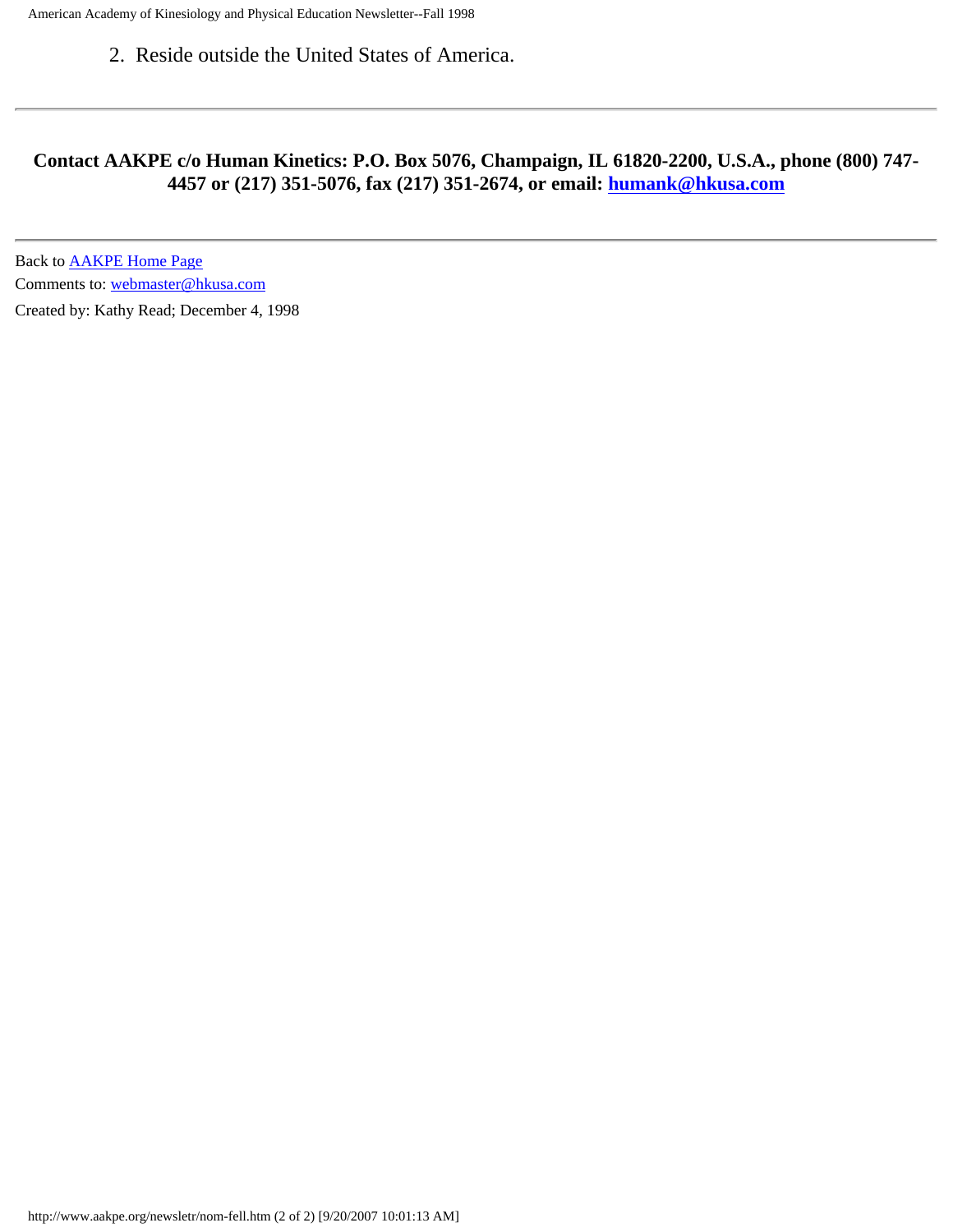<span id="page-33-0"></span>

**Fall 1998 Volume 19, No. 2**

### **Call for Officer Nominations**

We must elect two new Academy officers in 1999-a president-elect and member-at-large. The criteria for those offices are as follows:

- **President-elect:** Active Fellow, 4 years membership in the Academy (Fellow number 360 or below, elected in 1994-95 or earlier)
- **Member-at-Large:** Active Fellow, 1 year membership in the Academy (Fellow number 393 or below, elected 1997-98 or earlier)

#### **Other Eligibility Rules**

- 1. Any Fellow currently holding office is eligible for nomination for the same or another office only during his/her final year in office.
- 2. Two Fellows from the same institution may not be placed on the ballot for the same office.
- 3. Nominations may be made by all Fellows, but only Active Fellows are eligible for office.

Send nominations by Monday, February 1,1999, to Dr. Jack Wilmore, Department of Health and Kinesiology, Read Building, Room 158, Texas A&M University, College Station, TX 77843-4243. Email: [jwilmore@tamu.edu](mailto:jwilmore@tamu.edu)

**Contact AAKPE c/o Human Kinetics: P.O. Box 5076, Champaign, IL 61820-2200, U.S.A., phone (800) 747-**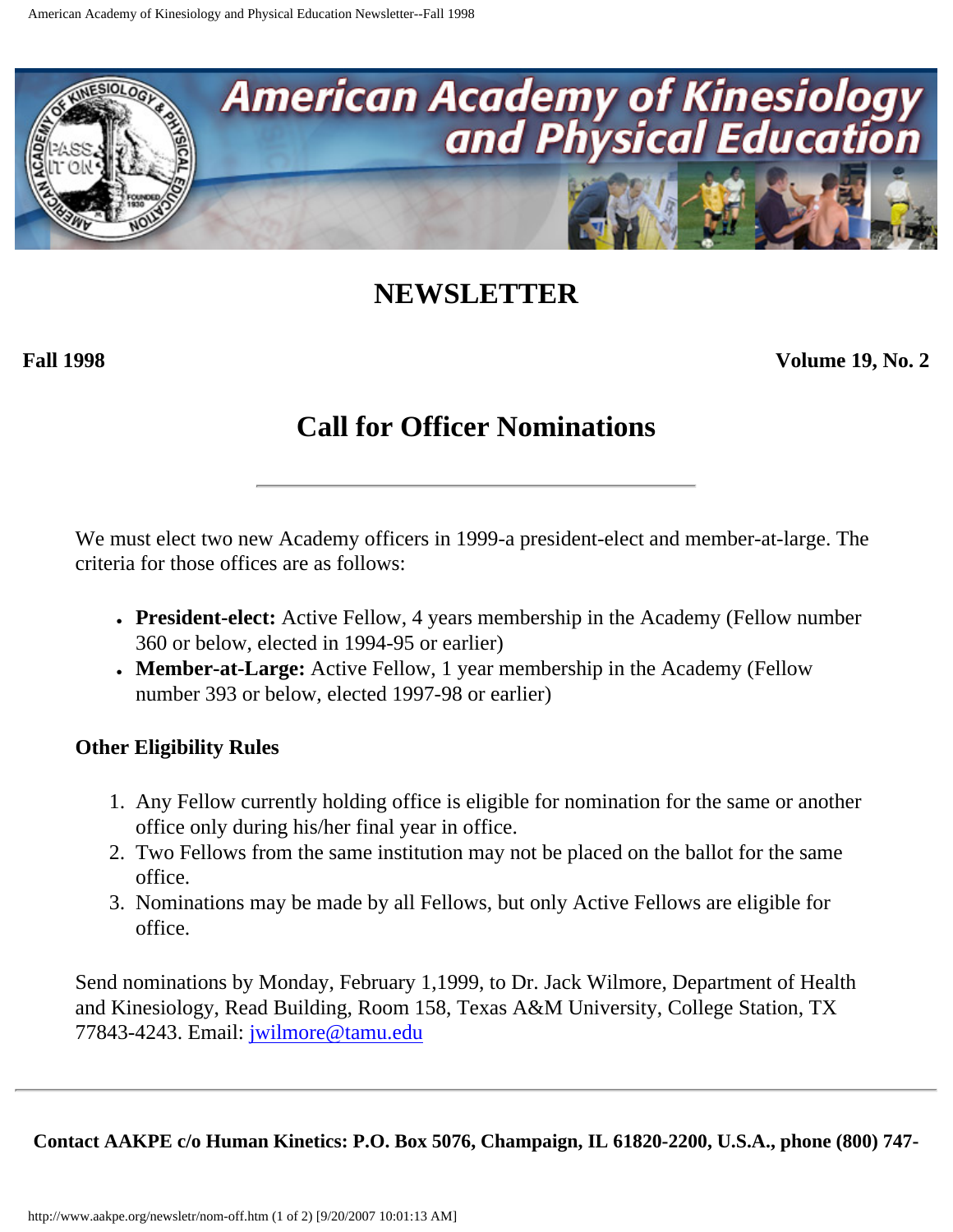#### **4457 or (217) 351-5076, fax (217) 351-2674, or email: [humank@hkusa.com](mailto:humank@hkusa.com)**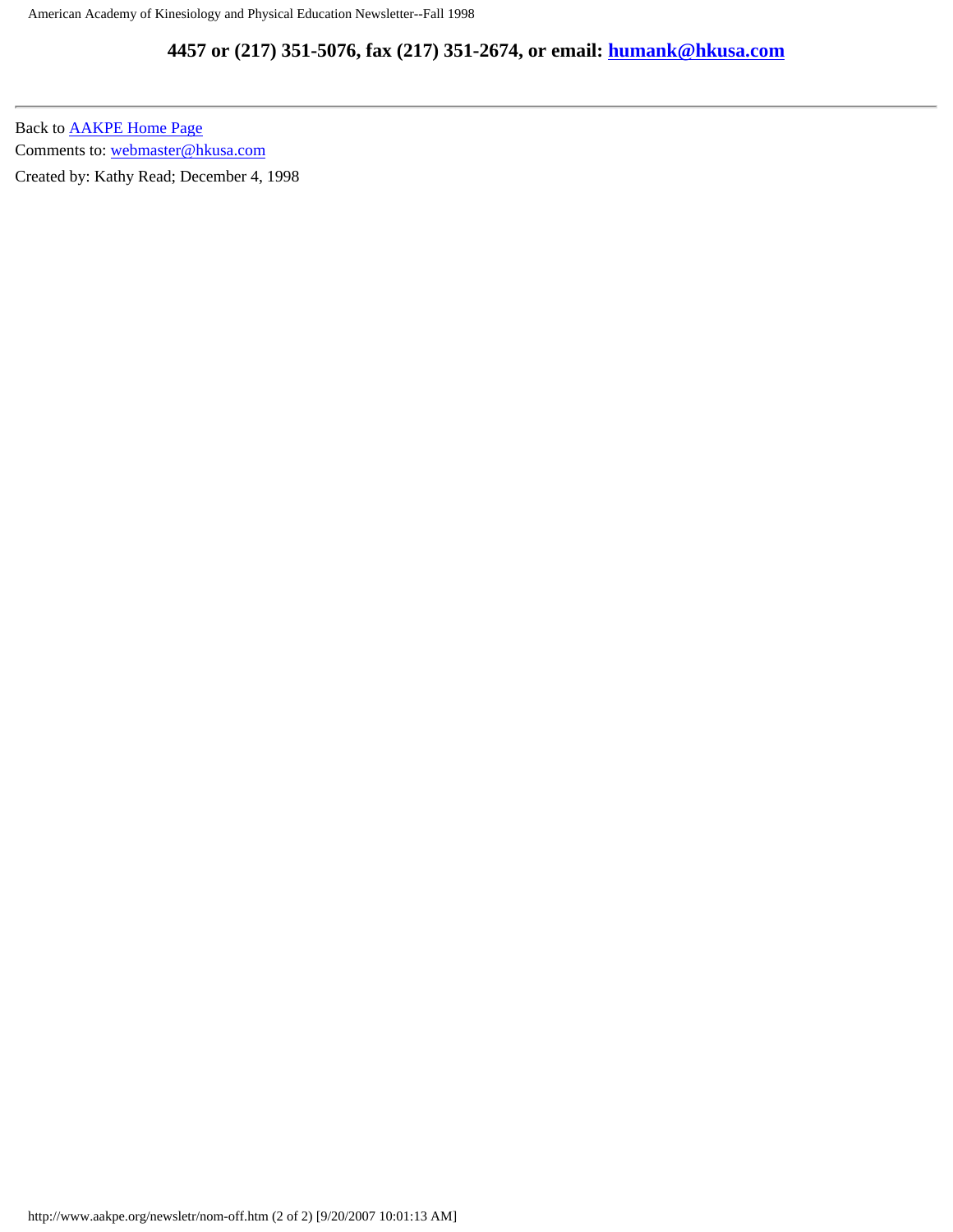<span id="page-35-0"></span>

**Fall 1998 Volume 19, No. 2**

### **Call for Nominations for the Hetherington Award**

The Hetherington Award, the highest honor bestowed by the Academy, was established in honor of Clark W. Hetherington to provide recognition for an Academy Fellow's service to the American Academy of Kinesiology and Physical Education and for contributions specifically related to the purpose of the Academy as an organized group of leaders in physical education. Such service and contributions may include the following:

- a. Production or stimulation of needed research;
- b. Contributions of philosophical and/or scientific concepts;

c. Effective dissemination of professional knowledge through writing, speaking, and/or teaching;

d. Direction of theses and dissertations where significant contributions have been made;

e. Active participation and service as a member of the Academy and its affairs.

Any Academy Fellow (Active or Emeritus) who has retired from his/her professional position is eligible for this award [Article X, Section I, By-laws (1980)]. No one may receive the award twice.

The completed nomination shall include information concerning (1) the area of contribution and (2) the nature of the contribution by the nominee. By Monday, February 1, 1999, the completed nomination and a detailed, current vita of the nominee's qualifications for the Hetherington Award should be sent to Dr. Patty S. Freedson, Department of Exercise Science, Totman Gymnasium, University of Massachusetts, Amherst, MA 01003. Email: *psf@excsci.* [umass.edu](mailto:psf@excsci.umass.edu)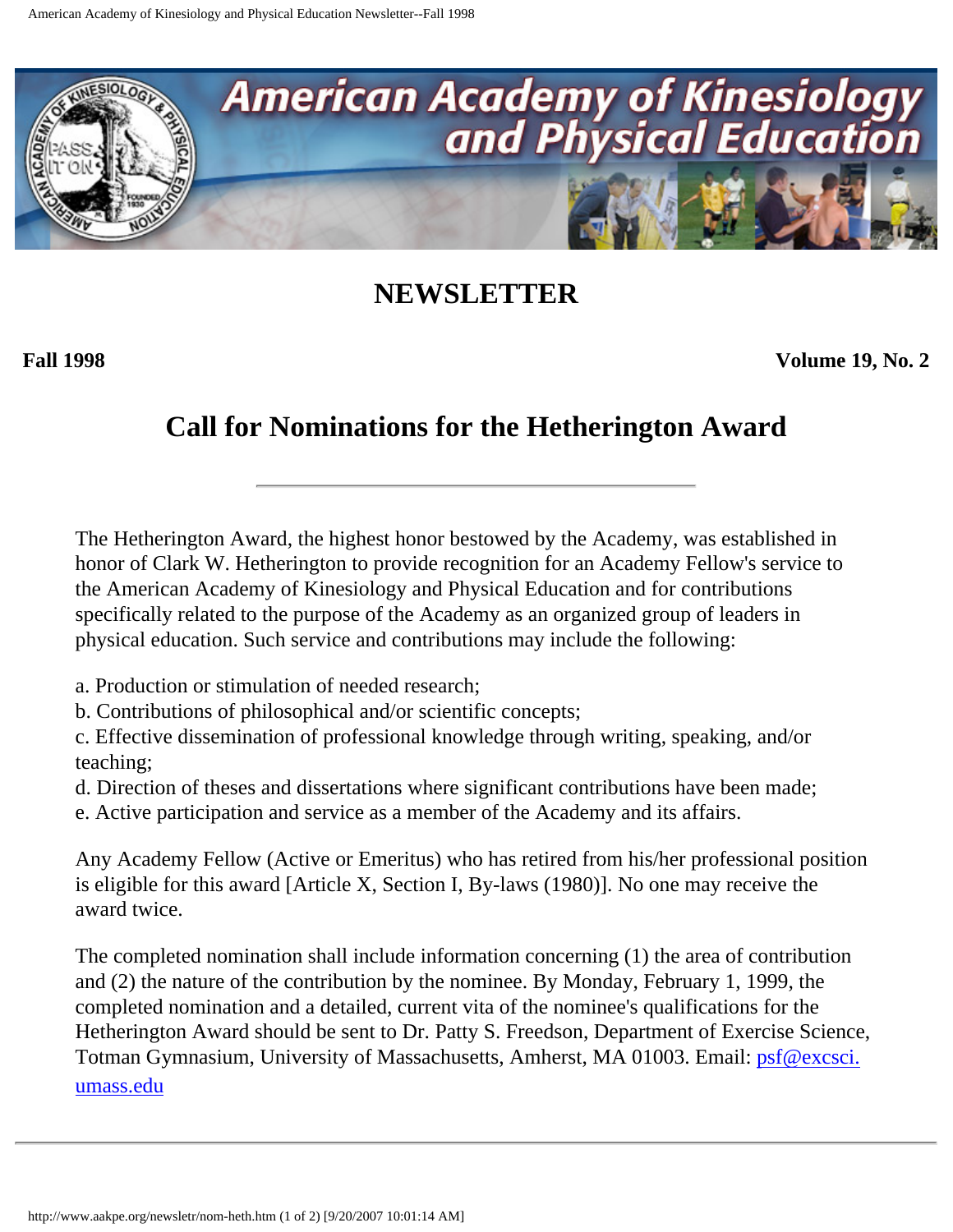#### **Contact AAKPE c/o Human Kinetics: P.O. Box 5076, Champaign, IL 61820-2200, U.S.A., phone (800) 747- 4457 or (217) 351-5076, fax (217) 351-2674, or email: [humank@hkusa.com](mailto:humank@hkusa.com)**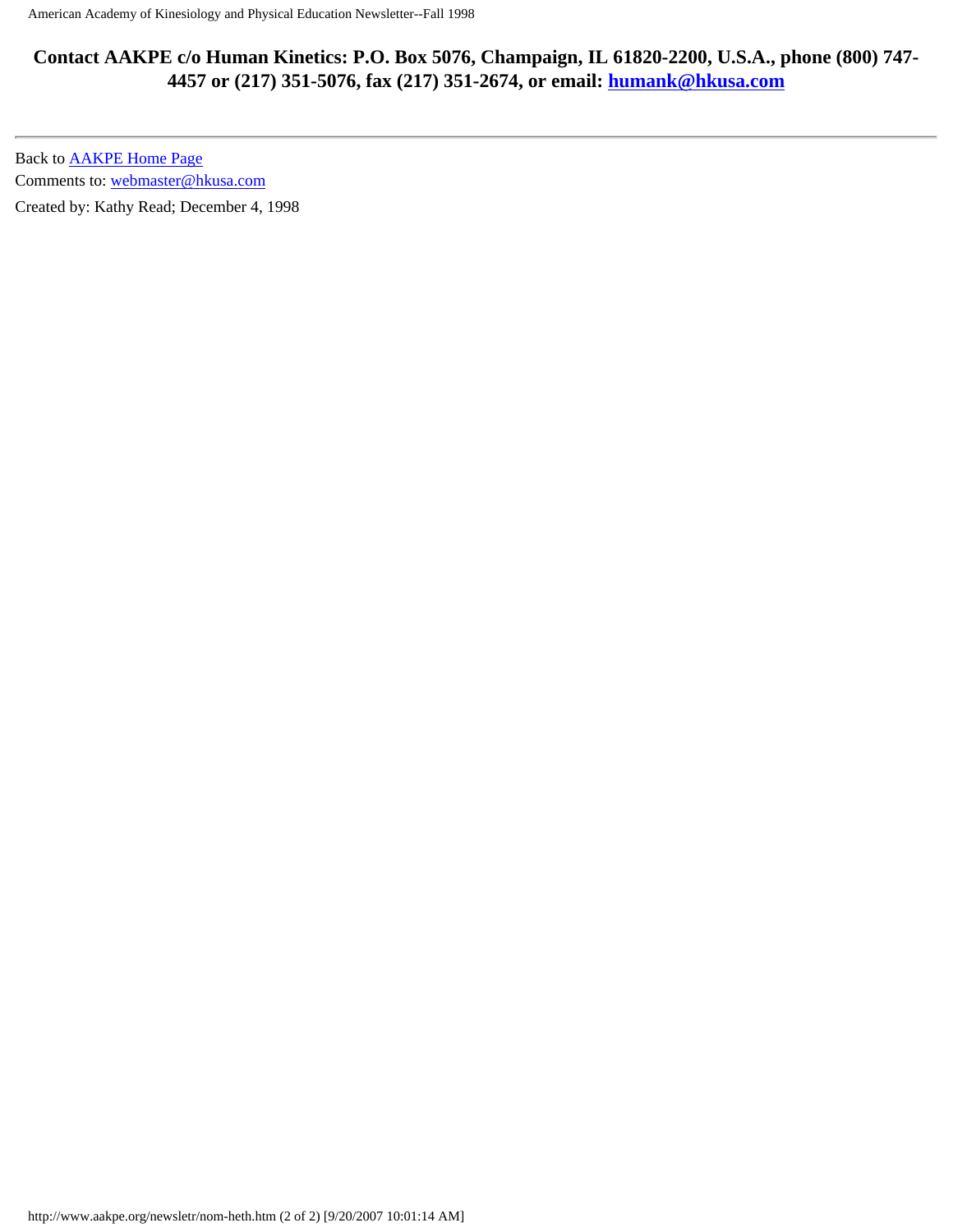<span id="page-37-0"></span>

**Fall 1998 Volume 19, No. 2**

### **Editor's Note**

Submissions for inclusion in the Spring 1999 *AAKPE News* should be sent to:

G. Alan Stull 2022 Bobtail Circle Henderson, NV 89012 Fax: 702/914-9640 Email: [alstull@anv.net](mailto:alstull@anv.net)

**Contact AAKPE c/o Human Kinetics: P.O. Box 5076, Champaign, IL 61820-2200, U.S.A., phone (800) 747- 4457 or (217) 351-5076, fax (217) 351-2674, or email: [humank@hkusa.com](mailto:humank@hkusa.com)**

Back to [AAKPE Home Page](http://www.aakpe.org/index.htm) Comments to: [webmaster@hkusa.com](mailto:webmaster@hkusa.com)

Created by: Kathy Read; December 4, 1998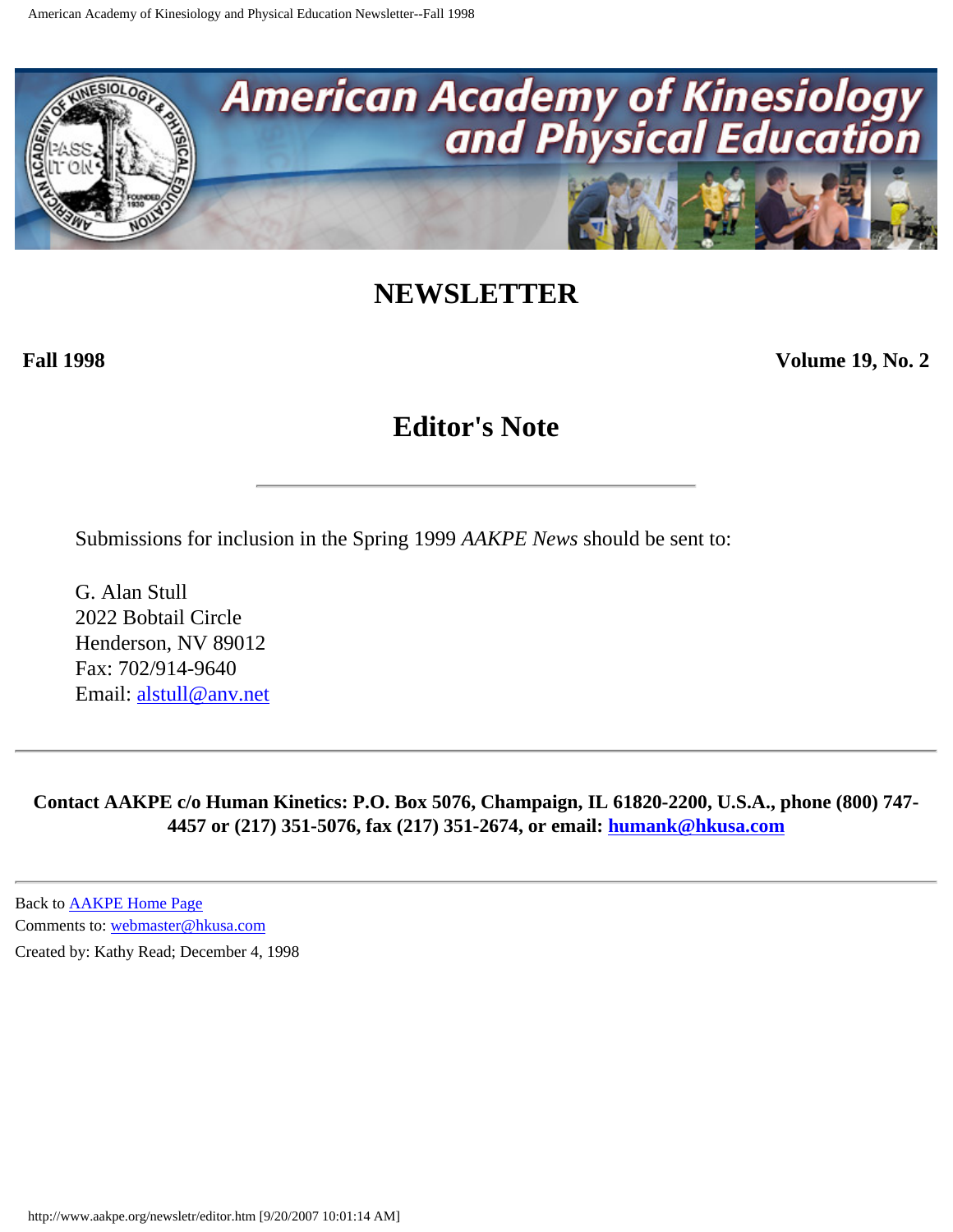<span id="page-38-0"></span>

**Fall 1998 Volume 19, No. 2**

### **Letters to Monty**

May 18, 1998

Dear Henry,

In 1975 I resigned from the University of Southern California to continue my work as a sculptor. I intend to work as a sculptor for as long as I am able. Recently the Architectural Committee for the City of Palm Desert, California, selected one of my sculptures to be placed in the median of El Paseo Boulevard for one year. I have been represented by the Zantman Galleries in Carmel and Palm Desert for twenty-four years.

My sculptures are made from sheet copper which is approximately the thickness of a penny. I do life-size human figures and several kinds of animals. My studio is located in an industrial park about two miles from my home. Needless to say, my study of kinesiology has been of significant importance to my sculpture.

My wife and I have had some interesting trips over the years to Europe, China, Central and South America. As we have gotten older we are finding that cruises are easier. We are preparing now for a Scandinavian cruise which includes St. Petersburg where we are anxious to visit the Hermitage Museum.

It is good to know that many departments have now adopted kinesiology as a discipline in the university structure.

Sincerely, *Gene Logan, Fellow #188.*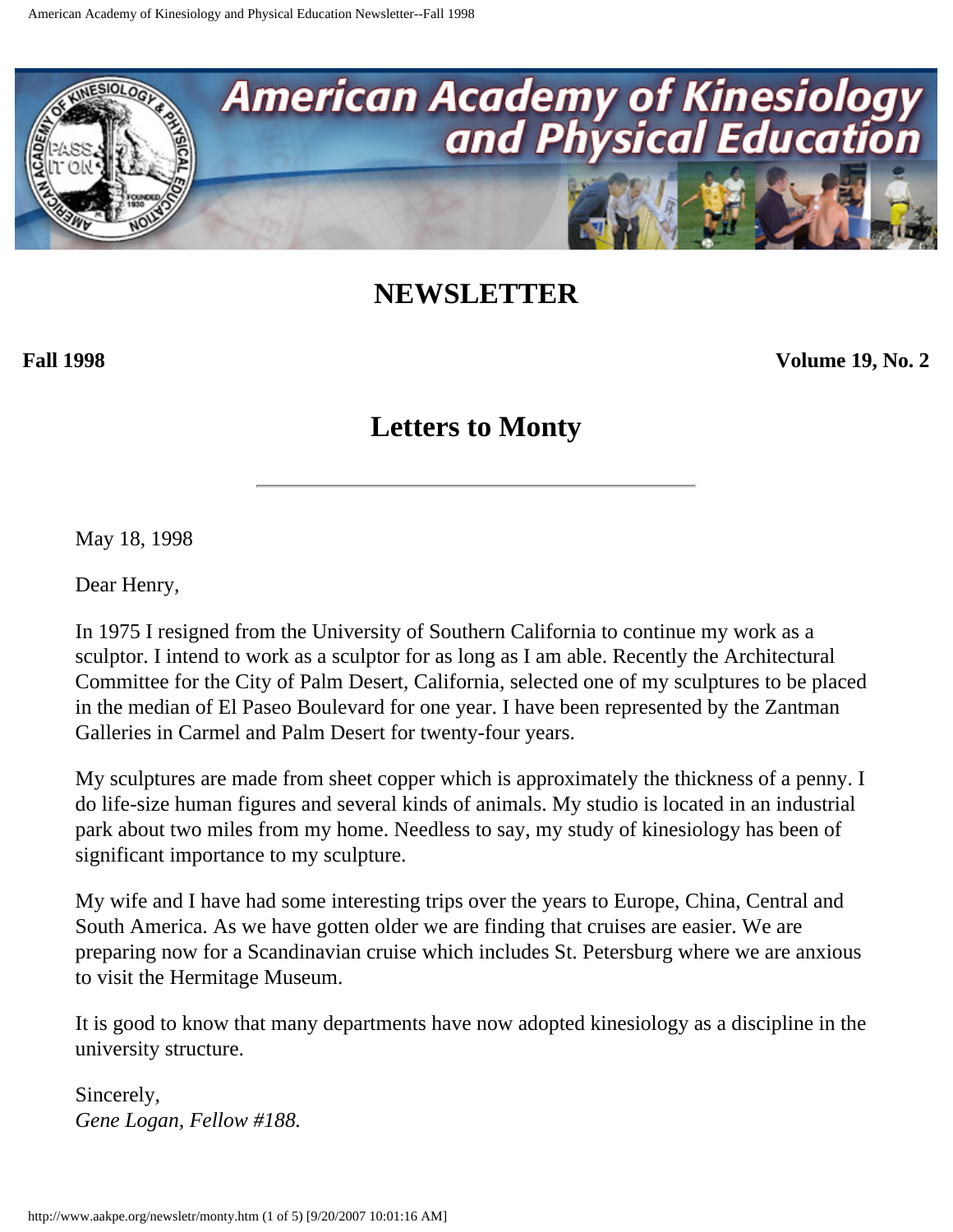

August 22, 1998

Dear Henry,

This letter is long overdue and I apologize for being so tardy. I fell and broke my hip the night my wife died four years ago, and I am still fighting to get my strength back but at 83 it gets a little harder. I am back to walking three miles every day.

I remain active in YMCA and church work. My class at Springfield College celebrated its 56th class reunion this past spring. I wanted to get back for the occasion but could not make it. I gave up driving this past year because of a serious accident--my car was totaled--so I miss the every day transportation. I'm still the "class coordinator" so am able to keep in touch with most of the gang. We raised \$10,000 for the college this past year even though only about 25 of us are still alive.

It was wonderful to hear from you Henry. I miss the professional stimulation and fellowship the Academy provided. Give my best to all those who remember me.

Sincerely, *Karl Oermann, Fellow #162*

August 22, 1998

Dear Monty,

It was good hearing from you. Following retirement in 1998 I have been traveling to Europe, Japan, and the British Isles. Golf takes up most of my time, playing in the local pro-am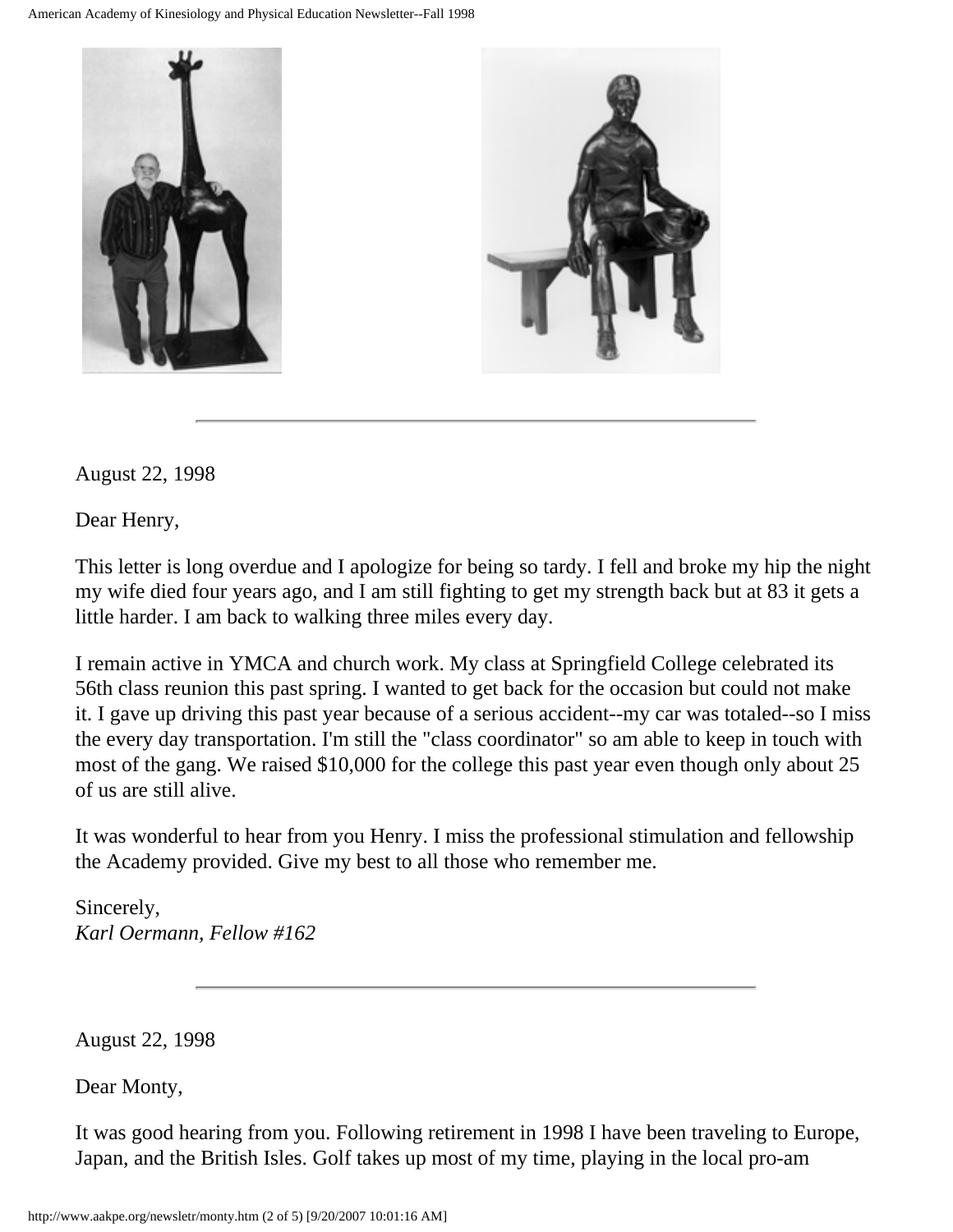tourneys and traveling to Scotland, Ireland, and Hawaii for general golf.

I have had visits from Academy members Wilmore, Katch, and Skinner from time to time, so I have not lost all contacts with the group. Santa Barbara is truly paradise, and I welcome any of the old group to visit.

My advice to the younger members is to travel and visit foreign laboratories. I have made good friends with Gunnar Borg in Sweden and the faculty at the Sport Institute in Warsaw, Poland. They welcome any visits and help share expenses.

Best to you, *Ernie Michael, Fellow Emeritus*

September 13, 1998

Dear Henry,

Since retiring in 1989, I share the time-deficit feeling of those who say I wonder how I ever had time to work. While my daily life does not seem to be visibly productive, I continue to enjoy golf and regular rehab exercises with my coronary-event buddies (still haven't developed those "buns of steel" we all long for). And although I keep very busy, like my favorite philosopher, Yogi Berra, I usually take a one-hour nap from 2 to 4 in the afternoon.

Summers are filled with motor home travels, trying to escape Tucson's weather that makes you want to drive with oven mitts on. Fishing, golfing, sightseeing, visiting friends, and doing "nothing" are summer's sweet parts. As someone said, doing nothing is sometimes more meaningful than the swirl of activity that defines our days.

The location of this year's Academy meetings, Park City, brings back fond memories of my young years when I lived in Salt Lake (Elizabeth Hayes was my dance teacher at the University of Utah). In those days the pristine ski slopes were rather primitive and local residents hung their clothes on lines strung across the main street--a far cry from today's lavish surroundings. The theme of this year's meetings also sparks professional recollections. "Telling Our Story" is a reminder that is where I came in. A flashback shows the Academy examining professional purposes and common goals. Today the Academy still may be one hopeful symbol of an ever-continuing need to weave together various threads in the subdisciplines and provide a broad glimpse of the wholeness of the profession.

Wish I could be with you and old friends in the land of my youth and share in the Academy's compelling challenges.

Sincerely, *Donna Mae Miller, Fellow #190*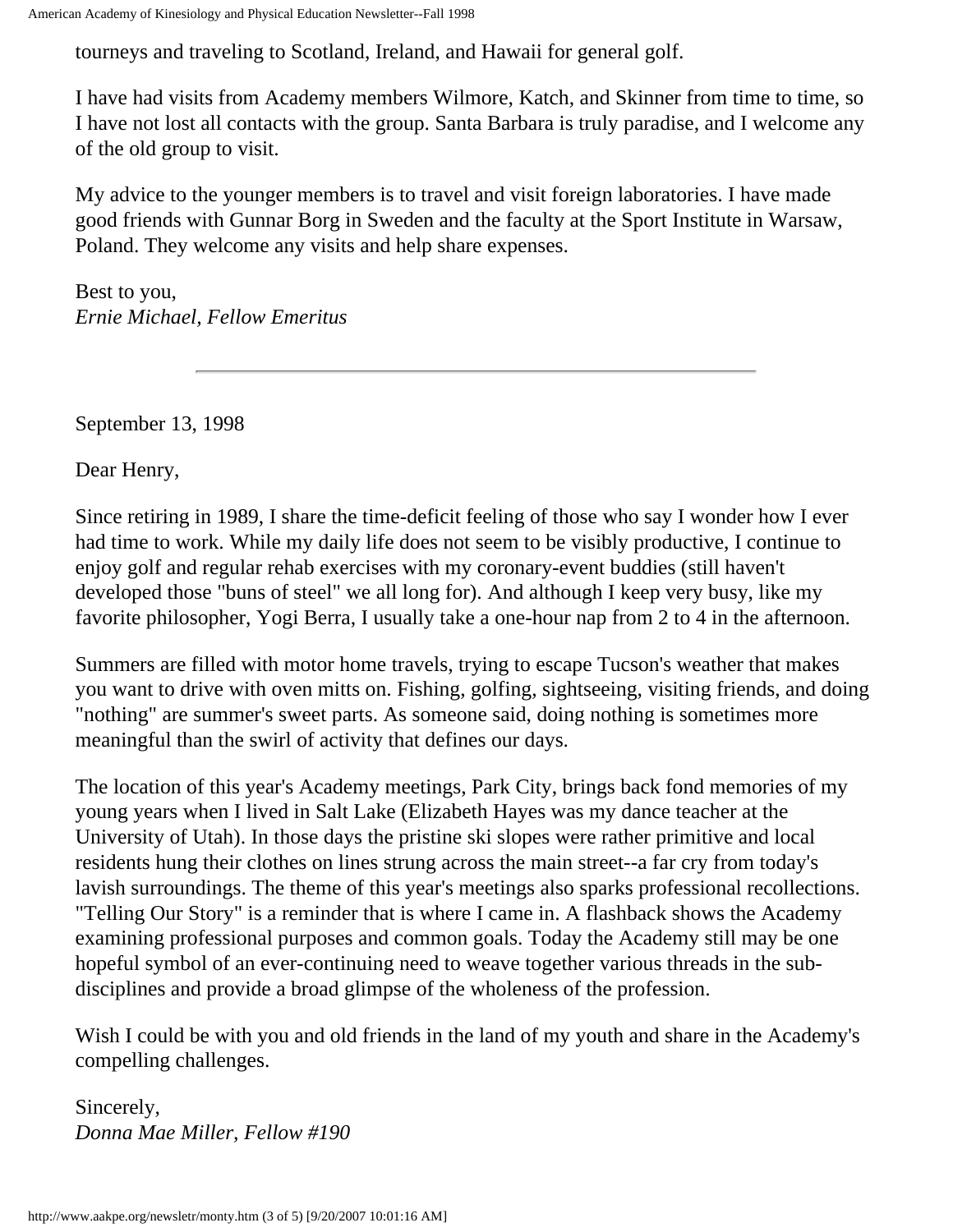August 31, 1998

Dear Henry,

After retiring from the University of Texas in 1985, my time was spent in caring for my wife, Tillie, who was handicapped with Parkinson's Disease. It was possible for me to prepare a history from 1923 to 1985 of the Texas AHPERD with which we served for 31 years as Executive Secretary-Treasurer and editor of the state journal. After her death in 1993, I have served on one or more committees each year. Since 1993, a Diamond Jubilee Committee has kept me active in planning activities for our 75th year in l998. This has included writing articles and editing others for a special issue of the journal. The activities will culminate with the state convention in December in Houston where 3,500 are expected to attend.

Other activities include participating in programs of the Westminster Presbyterian Church that Tillie and I joined in 1949. As a member of the Board of Directors of the Austin Unit of the American Cancer Society since 1967, I continue to be involved in the fight against cancer. I continue to live in our home in Austin from which I can visit my relatives in the Dallas area and Tillie's in Kerrville, where I met her in 1938. Many of them in turn visit me.

Sincerely, *Lynn W. McGraw, Fellow #189*

November 7, 1998

Dear Monty,

I'm doing very little professionally except for the 5th edition of The Physical Education Curriculum and article reviews for the Journal of Health Educators. Oh yes, I am an AAHPERD evaluator of college/university health education major programs for NCATE. I consider this lengthy procedure a very important contribution to the profession. There are pretty good programs around the USA seeking NCATE (AAHPERD) accreditation.

I swim and try to play tennis regularly until x-country skiing begins, and I enjoy singing in the Clearlakes Chorale here on the shores of Lake Winnepeasaukie. And, of course, we all enjoy ice boating and skating around here. I'm still quite interested in environmental health and conservation of our natural resources. I've previously served over 10 years on our conservation committee.

We love Elderhostels-and have attended two dozen of them, the most recent in Ireland. So, as we get older (I'm 82) we try to read, listen, and watch--and grow old gracefully.

Best to you.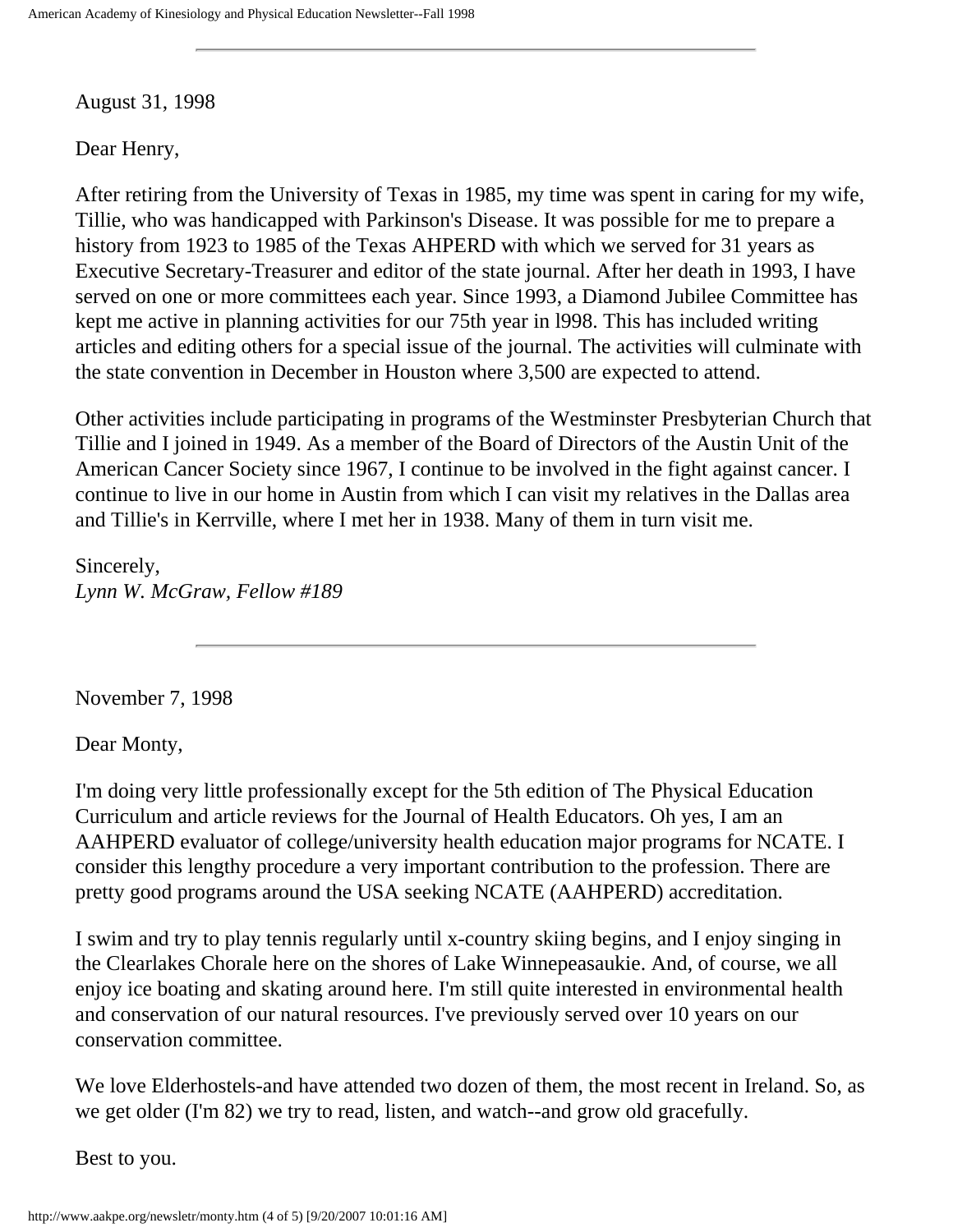As ever, *Carl Willgoose, Fellow #183*

October 25, 1998

Dear Monty,

I've been retired from New York University for the past 17 years. Just celebrated my 82nd birthday with no apparent end in sight, as nearly as my internist can tell. I hope not for I have many miles to go before cashing in my chips (literally). Rosalee and I (married almost 56 years) have been enjoying a most rewarding, but somewhat exhausting, effort to distribute our resources in ways that will best benefit education. Resource centers for doctoral students in two universities, lectures in two universities and two national professional organizations, doctoral scholarship programs in three universities, a university chair and a think tank projectall in perpetuity. Because we want to enjoy as many of these as possible, most have been started with annual gifts, also giving us the chance to see how workable and productive these activities will be.

We both continue in private practice as licensed psychologists, and I still manage to find time to enjoy golf in season and a home driving cage out of season. My weight at 147 pounds is the same as it was as a gymnast in 1936-1940, for which I credit regular workouts on a home treadmill and universal resistance equipment plus flexibility exercises.

Don't know if this is appropriate for the Academy Newsletter, but these are the things that occupy my time.

Best regards, *Raymond A. Weiss, Fellow #149*

**Contact AAKPE c/o Human Kinetics: P.O. Box 5076, Champaign, IL 61820-2200, U.S.A., phone (800) 747- 4457 or (217) 351-5076, fax (217) 351-2674, or email: [humank@hkusa.com](mailto:humank@hkusa.com)**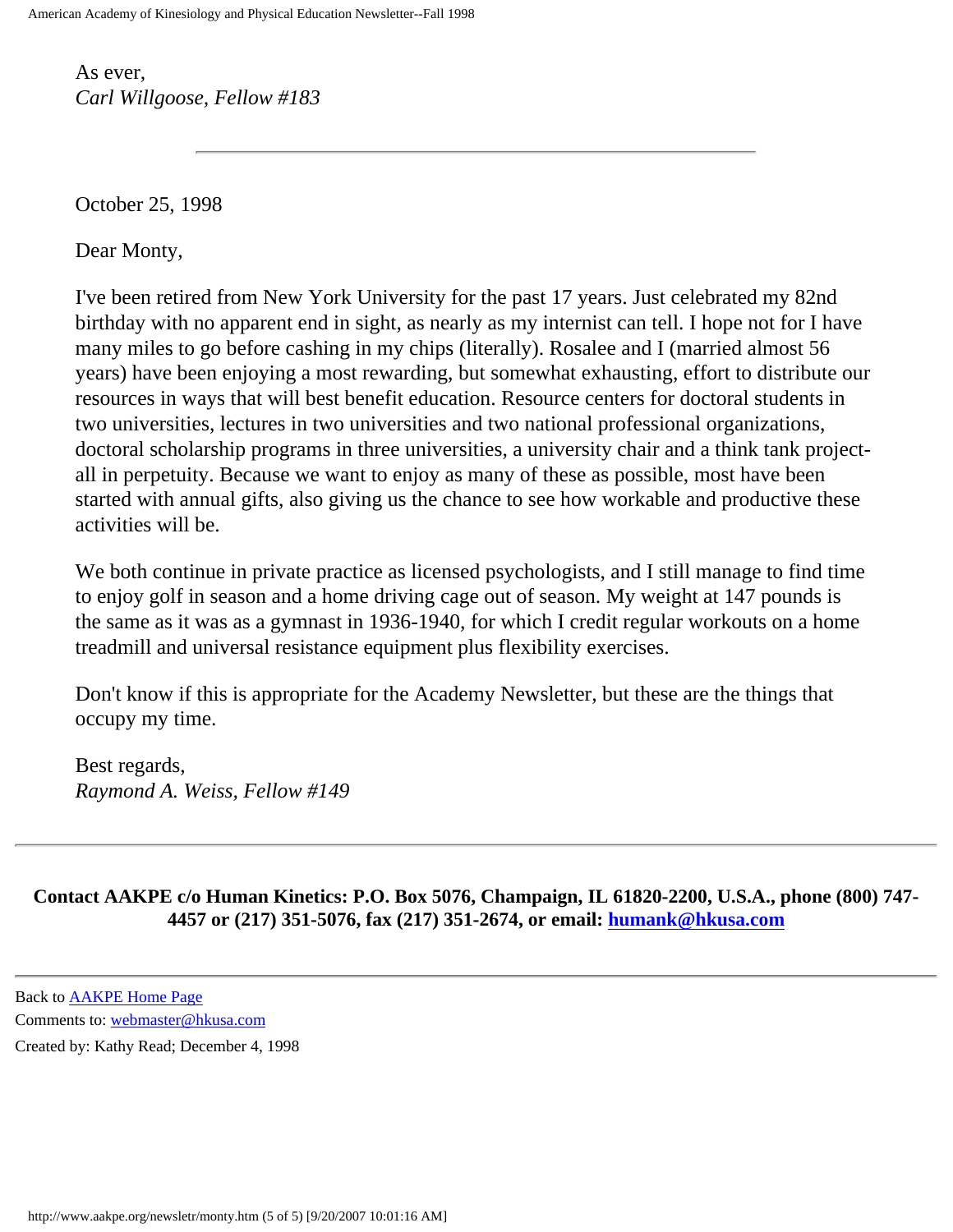<span id="page-43-0"></span>

**Fall 1998 Volume 19, No. 2**

### **In Memoriam**

#### **Simon A. McNeely**

*Fellow # 153* 1913-1998

Simon A. McNeely died May 1, 1998, at the age of 84, at Columbia Pentagon City Hospital after an apparent heart attack. He had been living with his wife, Susan, in Kensington, Maryland.

"Si," as he was affectionately known by a wide circle of professional and personal friends, received his Bachelor's (1937) and Master's degrees (1938) in Health, Physical, and Safety Education from Louisiana State University. He later pursued further graduate studies at Columbia University and the University of Maryland. He served in the U.S. Navy during World War II.

McNeely, a native of New Orleans, began his professional career in Louisiana, where he served as State Director of Health and Physical Education prior to his call to the Navy. He was serving as the Executive Director of the Society of State Directors of Health, Physical Education, and Recreation at the time of his death, having also served as the Society's secretary and treasurer over a span of 50 years. Si also had served in the U.S. Department of Education from 1947 to 1961, and then again from 1970 until his retirement in 1982. In addition, he was Director of Federal-State Relations with the President's Council on Physical Fitness and Sports from 1961-1970. And, he was active with the U.S. and International Olympic and UNESCO Committees during his career. Si authored about a half-dozen books on physical education and fitness and was a recipient of a Department of Health, Education, and Welfare Service Award.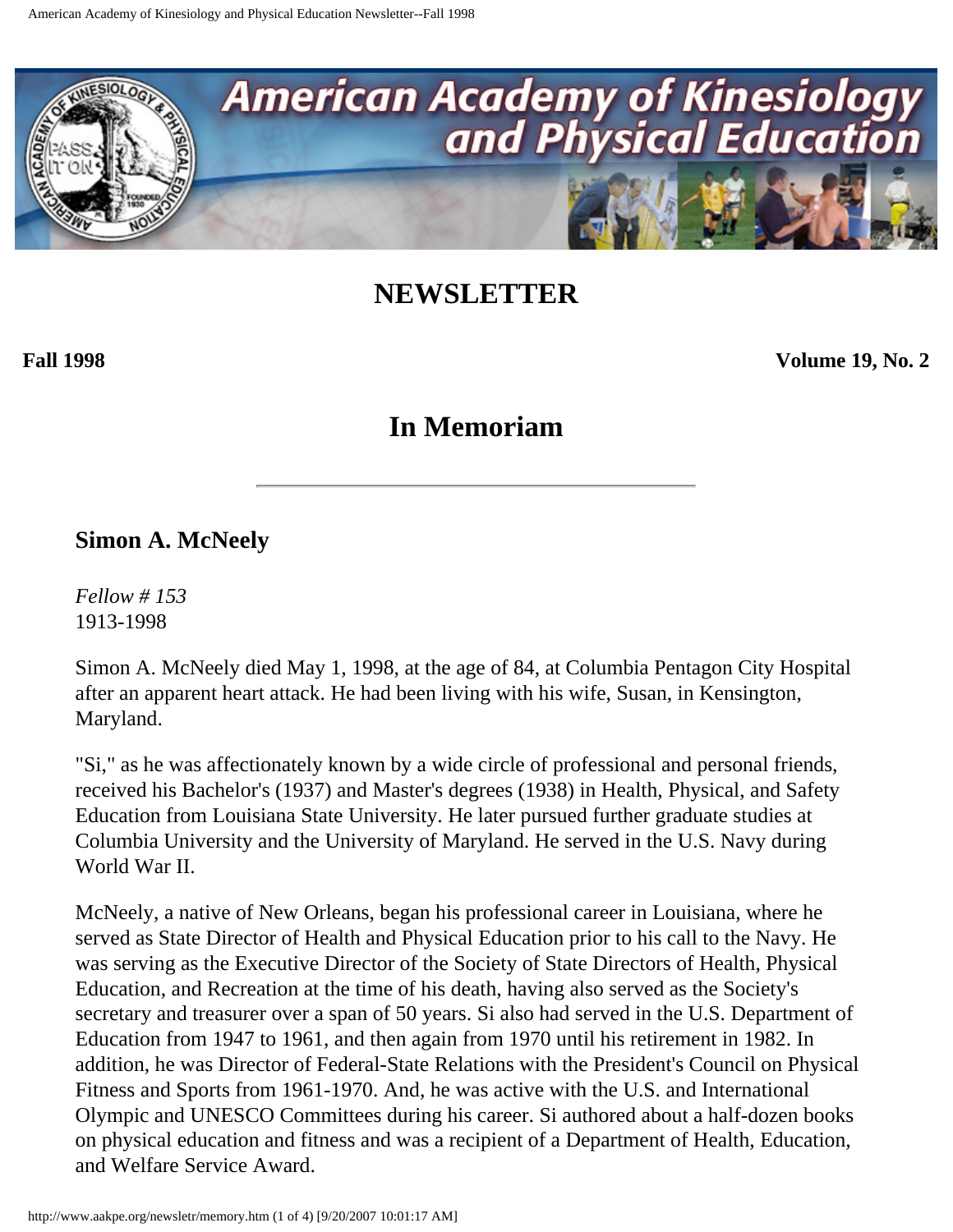The degree of respect various professional groups had for McNeely is demonstrated by two groups naming national awards in his honor. In 1992, the Society of State Directors of Health, Physical Education, and Recreation, renamed their annual Honor Award, given for outstanding professional service, the Simon A. McNeely Honor Award. And, in August, 1998, the Division of Adolescent and School Health (DASH) of the Centers for Disease Control and Prevention, renamed their award for service to the profession, the Simon A. McNeely National Leadership Award. This announcement was made in Atlanta when DASH posthumously presented McNeely its first National Leadership Award.

Si's first marriage of nearly 42 years to Lee was ended by her tragic death in 1982. His life was enriched again when he met Susan Messerli, whom he married in 1984. He was very proud of his family of four children, two step-children, six grandchildren, and three stepgrandchildren. When he wasn't traveling, dancing, or listening to jazz, he could usually be found tending to his yard and gardens, or cheering the Washington Redskins. In fact, he was about to step out of his car at the Army-Navy Club in Arlington for a night of dancing with Susan when he had his heart attack.

*Thanks to William Noonan, Baton Rouge, LA, for contributing this statement.*

### **Michael L. Pollock**

*Fellow # 273* 1936-1998

Michael L. Pollock was born on June 24, 1936 in Los Angeles, CA. A gifted athlete and scholar in high school, he continued his education at the University of Arizona where he played baseball and received his B.S. in physical education (1958). He served as a Lieutenant in the U.S. Army, from 1958-60. He then went to the University of Illinois where he completed M.S. (1961) and Ph.D. (1967) degrees in exercise physiology under Dr. Thomas K. Cureton.

Dr. Pollock began his professional career at Wake Forest University (1967-1973) as Director of the Physical Fitness Laboratory. He was Director of Research at the Institute for Aerobics Research in Dallas, TX (1973-77); Director of the Cardiac Rehabilitation Program and Human Performance Laboratory at Mount Sinai Medical Center in Milwaukee, WI (1977-84); and Director of Cardiac Rehabilitation Program, Sports Medicine and Human Performance at the Travis Medical Center in Houston, TX (1984-85). He joined the faculty at the University of Florida in 1986 where he was serving as Director of the Center for Exercise Science in the College of Health and Human Performance at the time of his death.

Dr. Pollock was a prolific researcher, having published over 275 articles, three books and two monographs. Dr. Pollock pioneered research in the areas of physical fitness and cardiac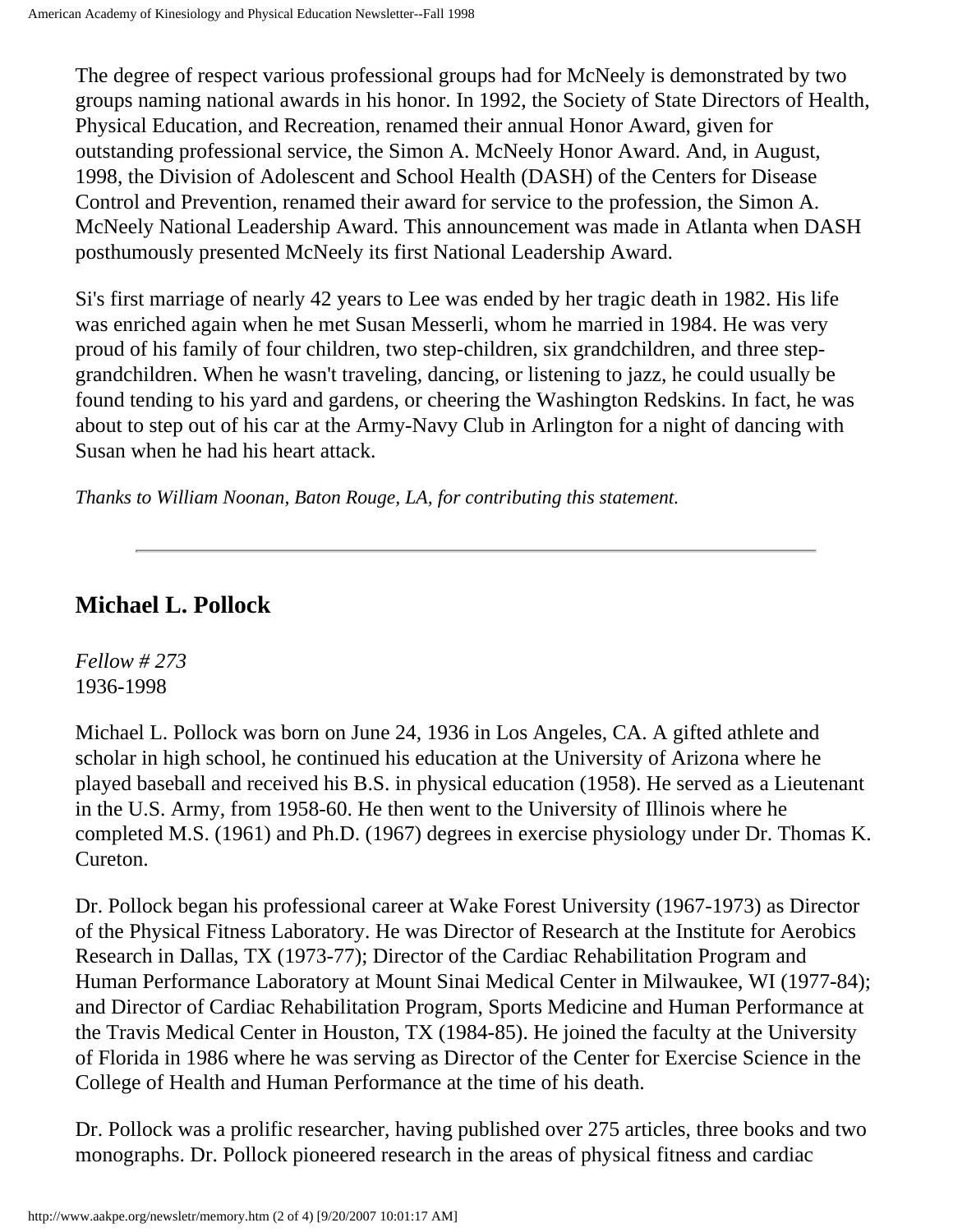rehabilitation, and was honored for his work with the Honor Award from the American Alliance for Health, Physical Education, Recreation and Dance in 1979; the Research Honor Award from the Association for Fitness and Business in 1984; the R. Tait McKenzie Award from AAHPERD in 1987; the Award of Excellence from the American Association of Cardiovascular and Pulmonary Rehabilitation in 1993; and the Citation Award from ACSM in 1994. Dr. Pollock was President of the American College of Sports Medicine in 1982-83 and founding Co-Editor of the Journal of Cardiopulmonary Rehabilitation (1979-1991).

Dr. Pollock died on Friday, June 5, 1998 in Orlando, Florida. He had just completed a major presentation at the ACSM Annual Meeting when he suffered a brain aneurysm. Dr. Pollock is survived by his wife Rhonda, and his children Jonathan (16), Lauren (13) and Ellie (8). He had a deep love for his profession, his wife and children, and his Lord and Savior, Jesus Christ.

*Prepared by Jack H. Wilmore, Active Fellow #252*

### **C. Lynn Vendien**

#### *Fellow #282*

C. Lynn Vendien, Fellow Number 282, died on March 18, 1998. She was elected to the Academy in 1980, was a professor-emeritus at the University of Massachusetts-Amherst, and during a long professional career had been a pioneer in comparative and international physical education. Despite her status as an emeritus member, she remained an active participant in the affairs of both the Academy and other professional organizations until shortly before her death.

Born in Munising, on Michigan's upper peninsula, she returned there to teach in the public schools in 1932 after completing her undergraduate degree at Eastern Michigan. She received the Ph.D. from Stanford University in 1957, and was John Nixon's first doctoral candidate at that institution - a relationship that was to endure through several decades and a series of co-authored textbooks. She came to the University of Massachusetts in 1961 and retired as Professor of Physical Education in 1980.

Among her most cherished honors were the R. Tait McKenzie Medallion, awarded in 1986 for distinguished service to the American Alliance for Health, Physical Education, Recreation, and Dance; the position as Honorary Life president of the International Society for comparative Sport and Physical Education; and her membership in AAKPE. In the Academy, as in other academic and professional organizations, she was an advocate for services that would allow and encourage meaningful continuation of careers beyond the end of full-time employment. On the University of Massachusetts campus she always was deeply involved in the promotion of causes for international students--both those coming to the USA for degrees, and those of our own heading abroad for periods of study. Until the final months,